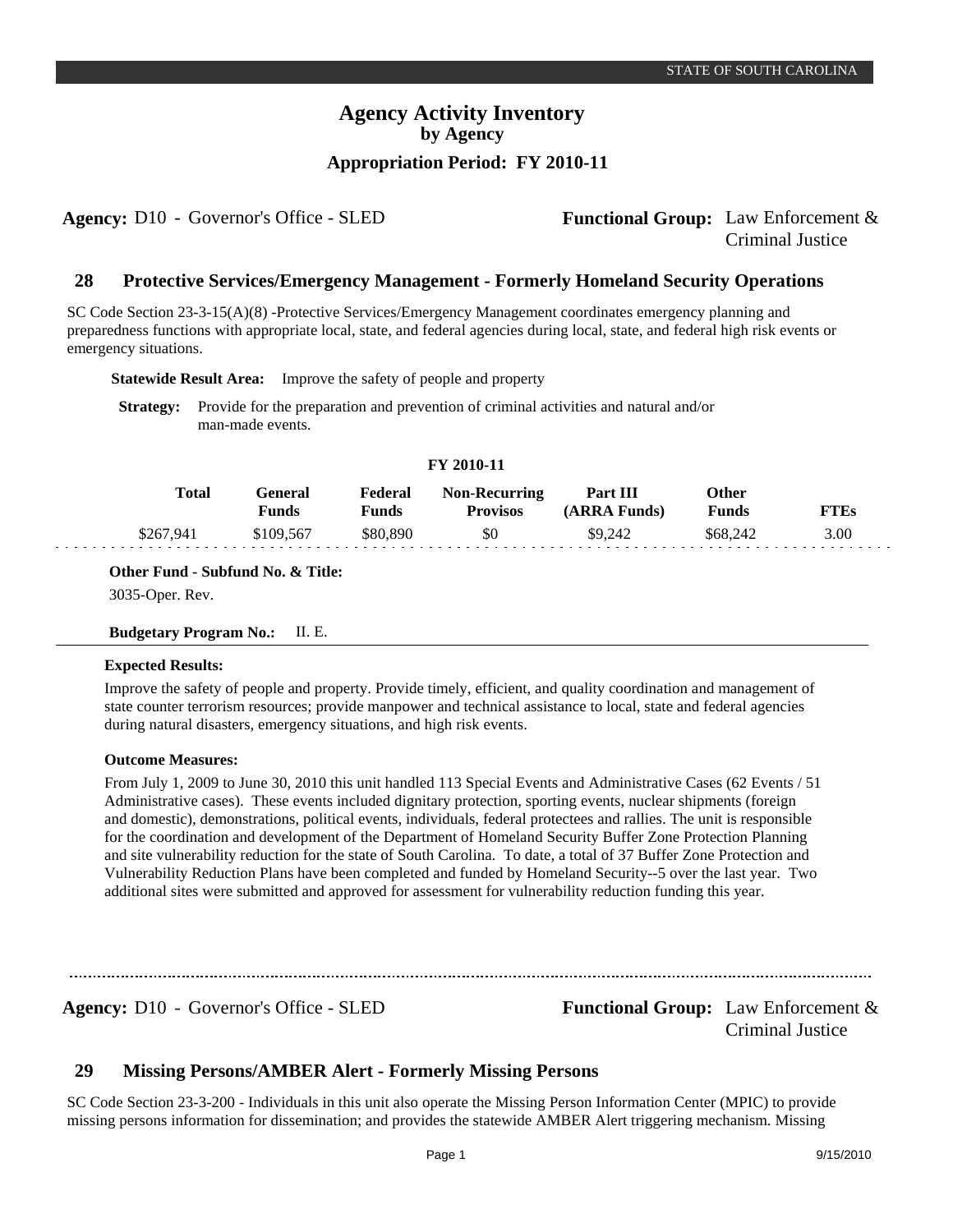# **Appropriation Period: FY 2010-11**

Persons Information Center and AMBER Alert personnel provide and distribute timely and accurate information regarding missing persons to local, state and federal law enforcement agencies; transportation agencies; broadcasters; the emergency alert system; etc., in an effort to recover missing and abducted children and vulnerable adults. This unit maintains the Missing and Exploited Children's program to support the National program; and triggers the statewide AMBER Alert System when a case meets the criteria and is specifically requested by a Chief, Sheriff or another state.

**Statewide Result Area:** Improve the safety of people and property

**Strategy:** Provide for response and recovery following criminal activities and natural and/or man-made events.

### **FY 2010-11**

| Total     | General<br><b>Funds</b> | Federal<br>Funds | <b>Non-Recurring</b><br><b>Provisos</b> | Part III<br>(ARRA Funds) | Other<br><b>Funds</b> | <b>FTEs</b> |
|-----------|-------------------------|------------------|-----------------------------------------|--------------------------|-----------------------|-------------|
| \$155.911 | \$73,045                | \$31.210         | \$0                                     | \$6.161                  | \$45,495              | 2.00        |

**Other Fund - Subfund No. & Title:**

3035-Oper. Rev.

**Budgetary Program No.:** II. E.

### **Expected Results:**

Improve the safety of people and property. Provide and distribute timely and accurate information regarding missing persons to local, state and federal law enforcement agencies; transportation agencies; broadcasters; the emergency alert system; etc. in an effort to recover missing and abducted children and vulnerable adults.

### **Outcome Measures:**

This unit also maintains the Missing and Exploited Children's program to support the National program; and triggers the statewide AMBER Alert System when a case meets the criteria and is specifically requested by a Chief, Sheriff, or another state. During FY2010, seven (7) such alerts were triggered at the request of law enforcement with eight (8) recoveries. Six (6) training classes were conducted whereby 96 law enforcement personnel were trained on AMBER Alert protocols and procedures.

Agency: D10 - Governor's Office - SLED Functional Group: Law Enforcement & Criminal Justice

#### **Major Crimes Investigative Unit North & South - Formerly Investigative Services 30**

SC Code Section 23-3-15(A)(1), 23-3-65, 23-3-175 - Investigative units at SLED provide extensive investigative and technical assistance, upon request, to local, state, and federal agencies. Services include: field investigations of major felony crimes, vehicle thefts, fraudulent drivers licenses, counterfeit titles, special event assistance, and sequestered jury security details.

**Statewide Result Area:** Improve the safety of people and property

**Strategy:** Provide for response and recovery following criminal activities and natural and/or man-made events.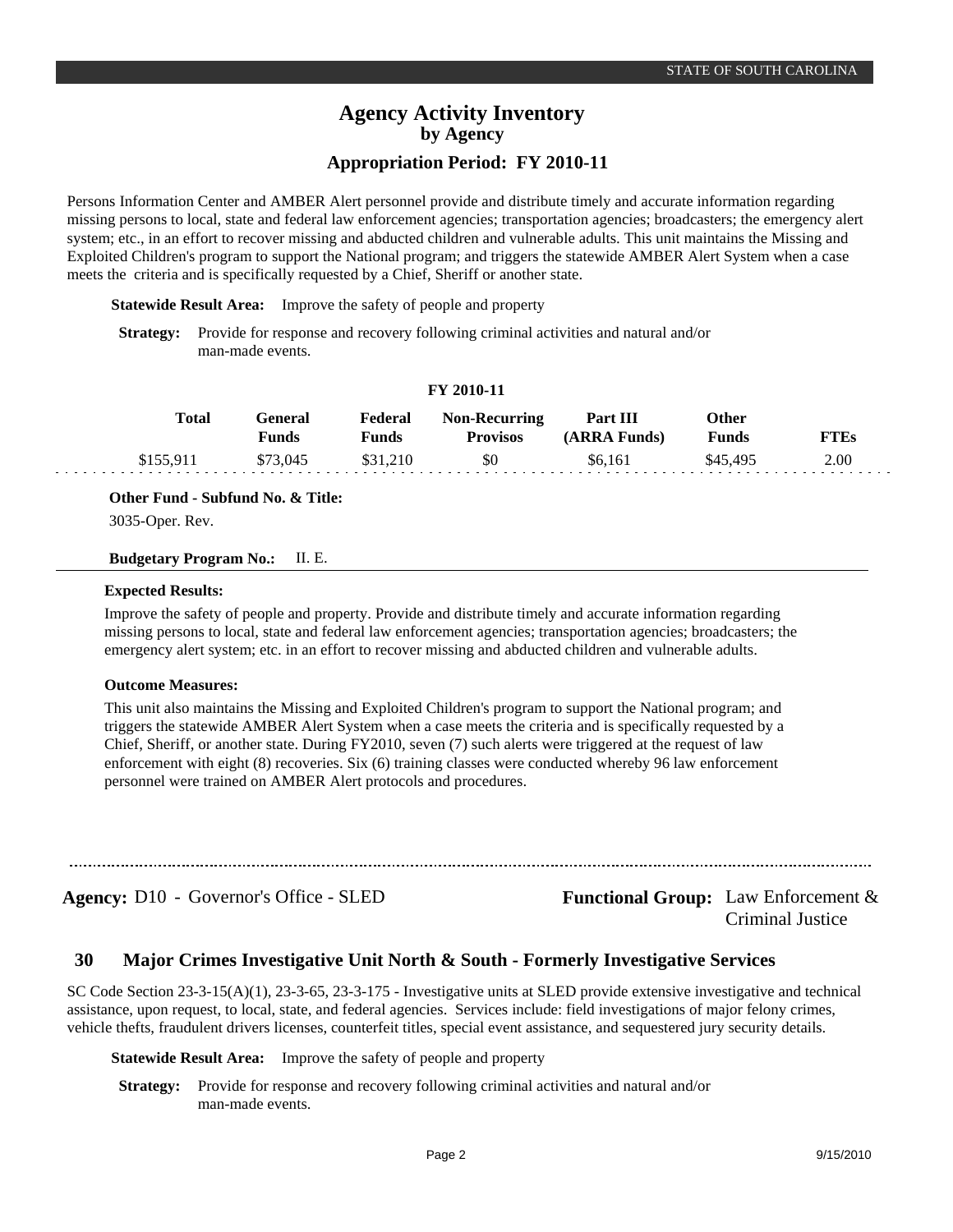# **Appropriation Period: FY 2010-11**

### **FY 2010-11**

| <b>Total</b> | General<br>Funds | Federal<br>Funds | <b>Non-Recurring</b><br><b>Provisos</b> | <b>Part III</b><br>(ARRA Funds) | Other<br><b>Funds</b> | <b>FTEs</b> |
|--------------|------------------|------------------|-----------------------------------------|---------------------------------|-----------------------|-------------|
| \$11,225,279 | \$5,405,299      | \$1.997.439      | SO.                                     | \$455.918                       | \$3,366,623           | 148.00      |

### **Other Fund - Subfund No. & Title:**

3035-Oper. Rev.

### **Budgetary Program No.:** II .A. (1)

### **Expected Results:**

Improve the safety of people and property. Provide timely, efficient and quality manpower and technical assistance for local, state, and federal law enforcement, prosecutorial and judicial entities.

### **Outcome Measures:**

 The Major Crimes Investigative Unit - Southern Region investigated 948 cases in FY10. Of those, 22 were officer involved shootings and 29 were official misconduct cases. The region conducted 21 protective details and 35 death investigations. The Major Crimes Investigative Unit - Northern Command investigated 932 cases in FY10. These cases are inclusive of the following Crime Suppression Operations 23, Death Investigations 65, Officer Involved Shootings 15, Economic Crimes 41, Alcohol Violations 127, Narcotics Investigations 183, Violent Crimes 56, Vehicle Crimes 151, Other Investigations 73.

**Agency:** D10 - Governor's Office - SLED **Functional Group:** Law Enforcement & Criminal Justice

#### **Arson - Formerly Arson/Bomb 31**

SC Code Section  $23-3-15(A)(1)$  - This unit is responsible for assisting local law enforcement and fire services with the investigation of suspicious fires related incidents. This unit maintains technical equipment and specialized K-9's to detect accelerants.

**Statewide Result Area:** Improve the safety of people and property

**Strategy:** Provide for response and recovery following criminal activities and natural and/or man-made events.

| FY 2010-11 |  |
|------------|--|
|------------|--|

| Total     | General<br><b>Funds</b> | Federal<br>Funds | <b>Non-Recurring</b><br><b>Provisos</b> | <b>Part III</b><br>(ARRA Funds) | Other<br><b>Funds</b> | FTEs |  |
|-----------|-------------------------|------------------|-----------------------------------------|---------------------------------|-----------------------|------|--|
| \$982,488 | \$328,701               | \$421.335        | \$0                                     | \$27,725                        | \$204,727             | 9.00 |  |

**Other Fund - Subfund No. & Title:** 3035-Oper. Rev.

**Budgetary Program No.:** II. A. (1)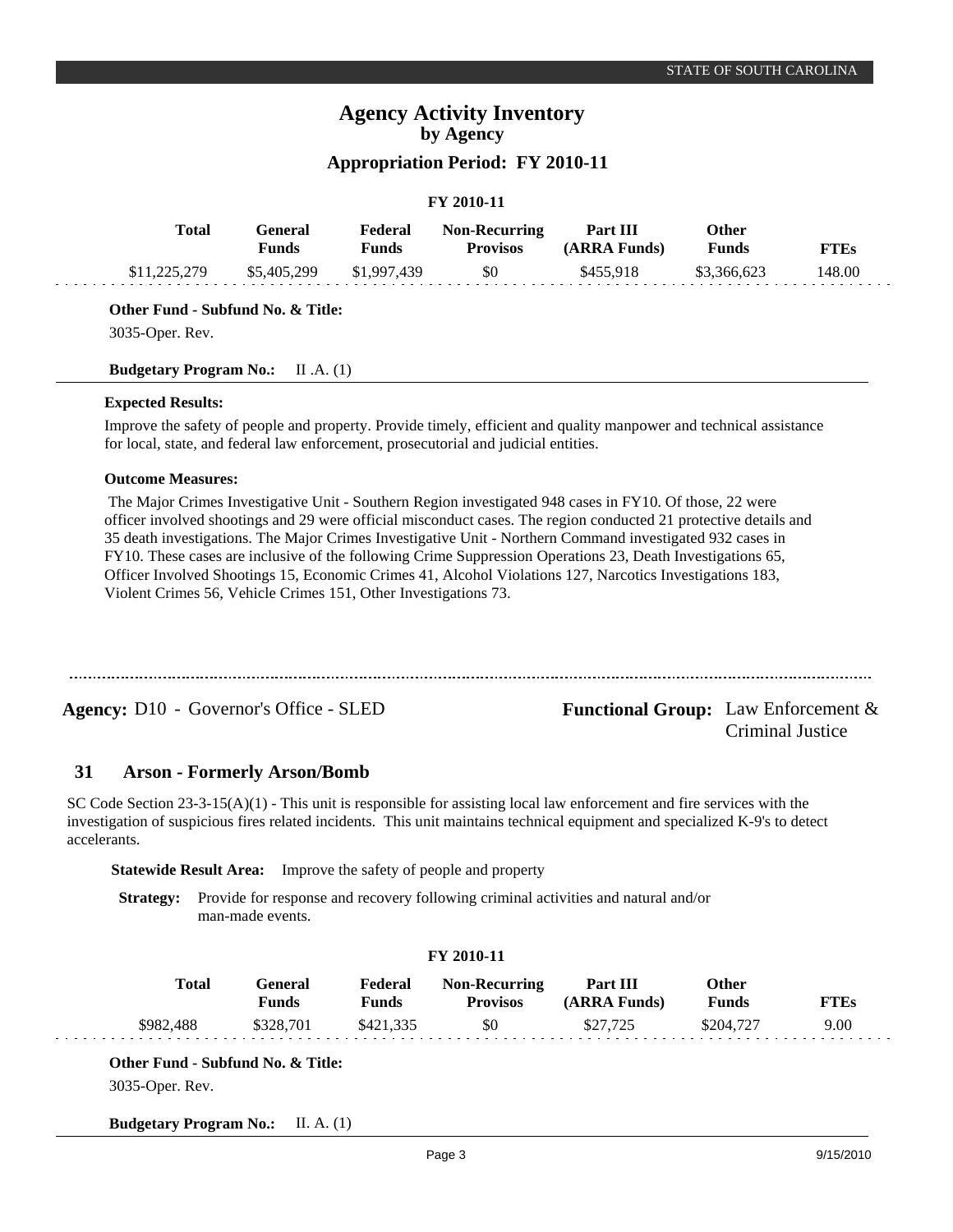### **Expected Results:**

Improve the safety of people and property. Provide timely, efficient and quality manpower and technical assistance for local, state, and federal law enforcement, prosecutorial and judicial entities.

### **Outcome Measures:**

During FY10 145 arson investigations were conducted.

Agency: D10 - Governor's Office - SLED Functional Group: Law Enforcement & Criminal Justice

#### **State Grand Jury/Insurance Fraud 32**

SC Code Sections 23-3-15(A)(1); 14-7-1610; 14-7-1780 - This unit provides multi-jurisdictional investigations into narcotics and dangerous drug violations; investigates public corruption, securities fraud, pornography and computer crimes; and, conducts insurance fraud investigations.

**Statewide Result Area:** Improve the safety of people and property

**Strategy:** Provide for response and recovery following criminal activities and natural and/or man-made events.

#### **FY 2010-11 General Funds**  \$255,656 **Other Funds** \$159,232 **Federal Funds**  \$187,260 **FTEs** 7.00 **Total**  \$623,712 **Non-Recurring Provisos** \$0 **Part III (ARRA Funds)** \$21,564

**Other Fund - Subfund No. & Title:**

3035-Oper. Rev.

**Budgetary Program No.:** II. A. (1)

### **Expected Results:**

Improve the safety of people and property. Provide timely, efficient and quality manpower and technical assistance to the Attorney General's Office in resolution of insurance fraud and other criminal cases.

### **Outcome Measures:**

The State Grand Jury investigated 8 cases. The Insurance Fraud unit opened 207 new cases in the fiscal year.

**Agency:** D10 - Governor's Office - SLED **Functional Group:** Law Enforcement & Criminal Justice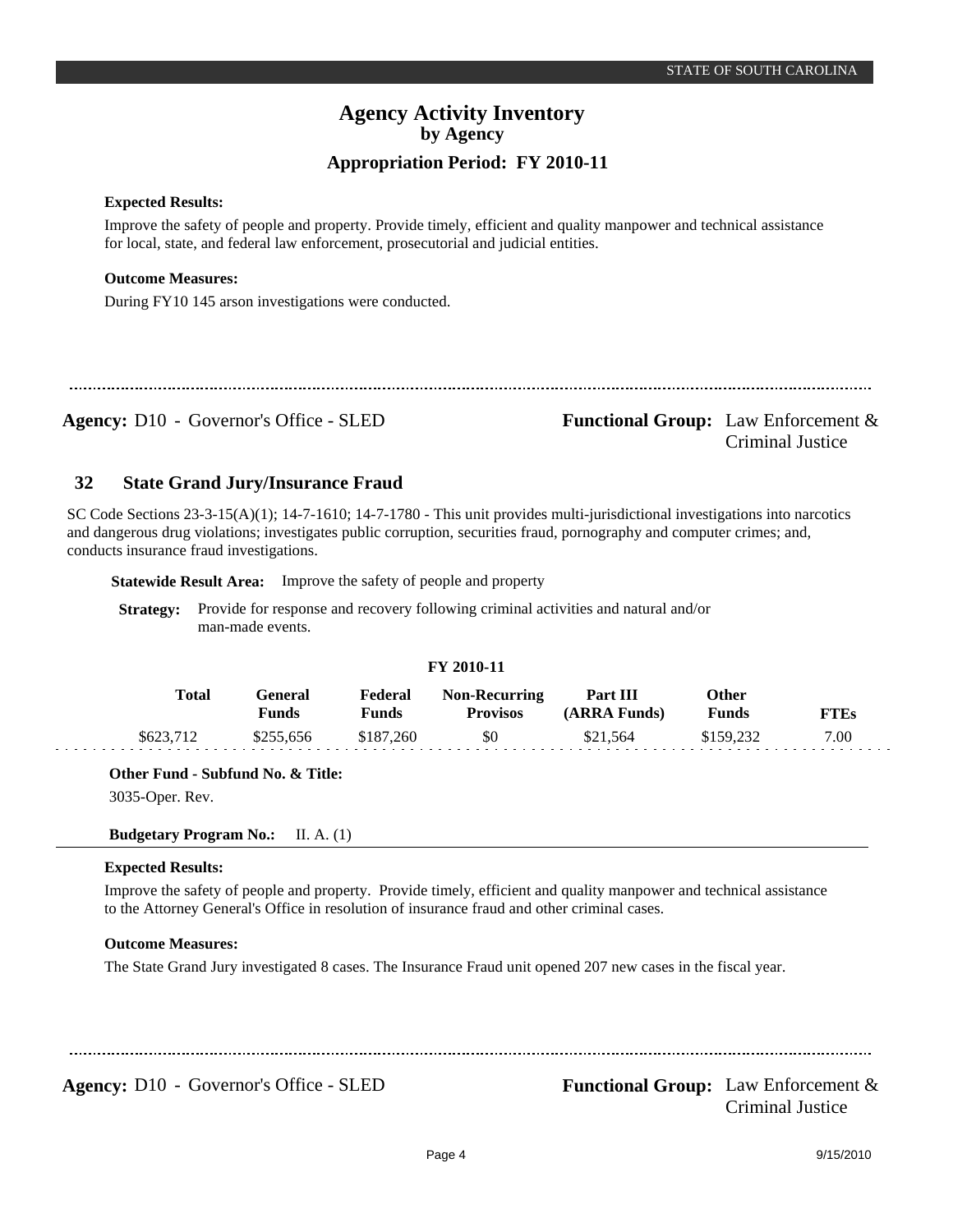# **Special Operations - formerly Tactical Services**

SC Code Section 23-3-15(A)(5) - The Special Operations unit consists of Aviation, Bloodhound Tracking, and SWAT services. These units provide: specialized assistance in arresting armed and dangerous fugitives and suspects; state helicopter law enforcement operations to include search and rescue and tactical support; aerial support and assistance during natural disasters, emergencies, or other critical events; tracking assistance in search of criminal suspects and lost or missing persons; and assistance to local, state, and federal authorities with the apprehension of fugitives.

**Statewide Result Area:** Improve the safety of people and property

**Strategy:** Provide for response and recovery following criminal activities and natural and/or man-made events.

### **FY 2010-11**

| Total       | General<br>Funds | Federal<br>Funds | <b>Non-Recurring</b><br><b>Provisos</b> | Part III<br>(ARRA Funds) | <b>Other</b><br><b>Funds</b> | <b>FTEs</b> |
|-------------|------------------|------------------|-----------------------------------------|--------------------------|------------------------------|-------------|
| \$1,403,126 | \$693.924        | \$218.470        | \$0                                     | \$58,530                 | \$432.202                    | 19.00       |

### **Other Fund - Subfund No. & Title:**

3035-Oper. Rev. \$152,564; 3468--Confiscated Cash \$279,638

### **Budgetary Program No.:** II. F.

### **Expected Results:**

**33**

Improve the safety of people and property. Provide timely, efficient and quality manpower and technical assistance for local, state, and federal law enforcement, prosecutorial and judicial entities.

### **Outcome Measures:**

From July 1, 2009 to June 30, 2010 the Tracking Team responded to 182 requests for assistance and made 204 arrests. The SWAT Team responded to 77 requests for assistance and made 159 arrests. The Aviation Unit conducted 376 flights for a total of 805.1 flight hours and assisted in 183 arrests. The Technical Services Unit completed 276 repairs of radios and emergency equipment in SLED vehicles and assisted in the location and eradication of 1225 marijuana plants and 37 arrests.

Agency: D10 - Governor's Office - SLED **Functional Group:** Law Enforcement & Criminal Justice

#### **Special Investigations - Formerly Special Operations 34**

SC Code Sections 23-3-15(A)(1)(5), 23-3-15(A)(1)(6) - This unit includes several units: Behavioral Sciences, Forensic Art, Cold Case Review Unit, the Computer Crime Center, and Polygraph. This unit provides psychological profiling, prepares court exhibits, computer aging, skull reconstruction and composite sketches; forensic computer analysis and investigations and Internet Crimes Against Children investigations; and provides polygraph examinations for criminal matters statewide.

**Statewide Result Area:** Improve the safety of people and property

**Strategy:** Provide for response and recovery following criminal activities and natural and/or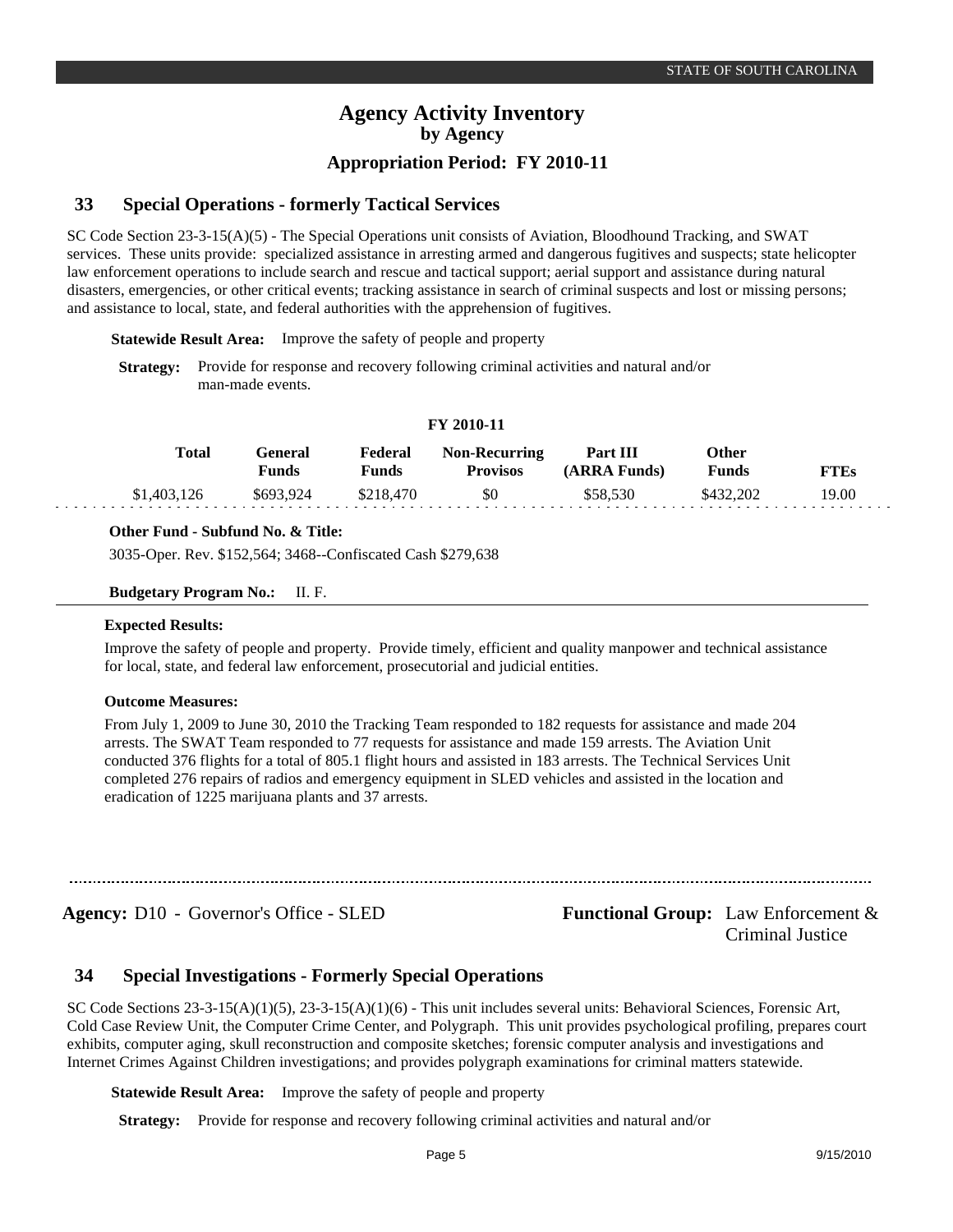| man-made events. |                                |                         |                                         |                          |                              |             |  |  |  |  |
|------------------|--------------------------------|-------------------------|-----------------------------------------|--------------------------|------------------------------|-------------|--|--|--|--|
| FY 2010-11       |                                |                         |                                         |                          |                              |             |  |  |  |  |
| <b>Total</b>     | <b>General</b><br><b>Funds</b> | Federal<br><b>Funds</b> | <b>Non-Recurring</b><br><b>Provisos</b> | Part III<br>(ARRA Funds) | <b>Other</b><br><b>Funds</b> | <b>FTEs</b> |  |  |  |  |
| \$1,910,771      | \$1,031,389                    | \$150,000               | \$0                                     | \$86,994                 | \$642,388                    | 28.24       |  |  |  |  |

### **Other Fund - Subfund No. & Title:**

3035-Oper. Rev. \$442,388 3468--Confiscated Cash \$200,000

**Budgetary Program No.:** II. A. (2)

### **Expected Results:**

Improve the safety of people and property. Provide timely, efficient and quality manpower and technical assistance for local, state, and federal law enforcement, prosecutorial and judicial entities.

### **Outcome Measures:**

The Behavioral Sciences Unit consists of two (2) profilers. During FY10 54 cases were reviewed or profiled and 39 threat assessment cases were investigated. The Cold Case Review Unit is investigating 24 old homicides. The forensic artists responded to 84 requests for composite drawings, 1 facial aging cases, 4 facial reconstructions, and 54 courtroom graphics. The Computer Crimes Unit investigated and examined 465 cases and technical personnel imaged 351 items of evidence containing 15.57 terabytes of data. The Polygraph Unit conducted 577 examinations and scheduled 924 requests. The following 2,370 background investigations were also completed.

**Agency:** D10 Governor's Office - SLED - **Functional Group:** Law Enforcement &

# Criminal Justice

#### **Forensic Laboratory - DNA/Serology 35**

SC Code Sections 23-3-15(A)(2); 23-3-610 - The DNA laboratory performs serological and DNA analysis of biological evidence, and maintains the Combined DNA Indexing System Database (CODIS). In addition to ASCLD/LAB accreditation the DNA laboratory continues to maintain compliance with FBI-directed DNA Advisory Board (DNAB) guidelines. The DNA laboratory provides services to the South Carolina criminal justice system with expert examination of evidence in criminal cases and expert testimony delivery in court proceedings. The purpose of the DNA laboratory is to manage, coordinate and provide DNA laboratory services through a partnership with local, state, and federal criminal justice agencies to improve law enforcement's capacity to assist in the detection, capture, and prosecution of criminal suspects, and ultimately, to assist crime prevention efforts.

**Statewide Result Area:** Improve the safety of people and property

**Strategy:** Provide for response and recovery following criminal activities and natural and/or man-made events.

### **FY 2010-11**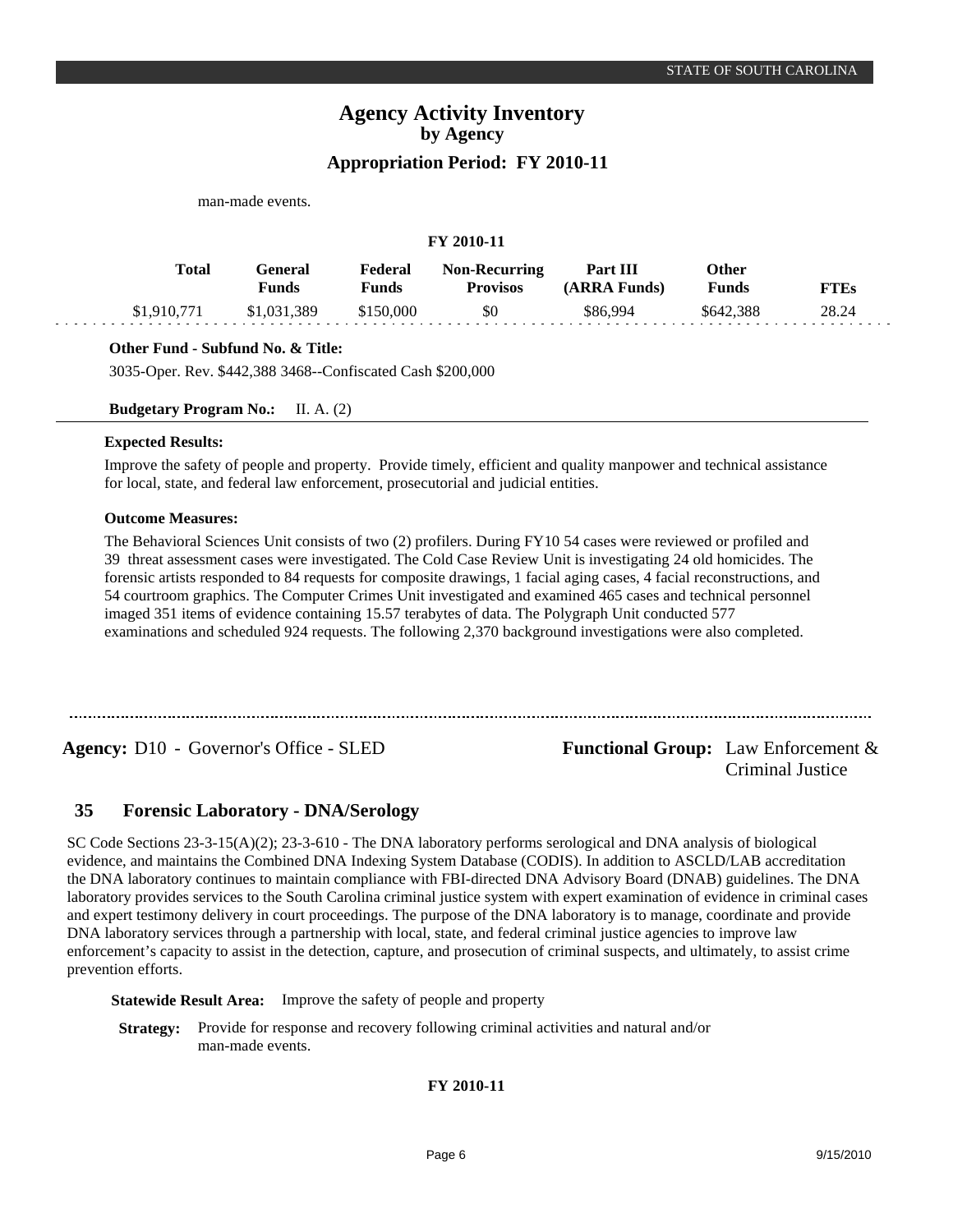# **Appropriation Period: FY 2010-11**

|             | General<br><b>Funds</b> | Federal<br><b>Funds</b> | <b>Non-Recurring</b><br><b>Provisos</b> | Part III<br>(ARRA Funds) | <b>Other</b><br><b>Funds</b> | <b>FTEs</b> |
|-------------|-------------------------|-------------------------|-----------------------------------------|--------------------------|------------------------------|-------------|
| \$1,995,209 | \$1,168,713             | \$0                     | \$0                                     | \$98,577                 | \$727.919                    | 32.00       |

### **Expected Results:**

Improve the safety of people and property. Provide timely, efficient and quality manpower and technical forensic assistance and expert witness testimony for local, state, and federal law enforcement and prosecutorial entities.

### **Outcome Measures:**

During FY10, SLED DNA Casework departmental personnel: received 3,543 cases and completed 3,281; received 13,768 items of evidence and completed 18,308; provided 66 expert witness courtroom testimonies; and attended 61 training events. The DNA Database Department processed 12,169 DNA offender samples to bring the CODIS database to a current total of approximately 155,581 profiles. During this FY, the DNA Offender Database laboratory linked 68 previously unrelated cases and provided identification of 680 suspects.

**Agency:** D10 - Governor's Office - SLED **Functional Group:** Law Enforcement &

Criminal Justice

#### **Data Center - Formerly "Criminal Justice Information Services (CJIS)" 36**

SC Code Sections  $23-3-15(A)(1)(4)$ ;  $23-3-410$ ;  $23-3-1010(C)$  - The Data Center provides central crime and criminal records management, 24/7 maintenance of statewide law enforcement and intelligence networks, crime statistics, fingerprint identification services, and information assurance. The purpose of this program area is to operate and maintain a central, statewide criminal justice database and to implement new law enforcement police technology; identify persons with criminal warrants, arrests, and convictions; and to make available crime statistics and analytical data to policy-makers and the public. The Data Center provides immediate access to criminal history information through collaborative electronic information exchange.

**Statewide Result Area:** Improve the safety of people and property

**Strategy:** Provide for the preparation and prevention of criminal activities and natural and/or man-made events.

### **FY 2010-11**

| Total       | General<br>Funds        | Federal<br>Funds | <b>Non-Recurring</b><br><b>Provisos</b> | Part III<br>(ARRA Funds) | Other<br><b>Funds</b> | <b>FTEs</b> |
|-------------|-------------------------|------------------|-----------------------------------------|--------------------------|-----------------------|-------------|
| \$7,023,874 | \$3,323,528 \$1,350,000 |                  | - \$0                                   | \$280.328                | \$2,070,018           | 91.00       |

**Other Fund - Subfund No. & Title:**

3035-Oper. Rev.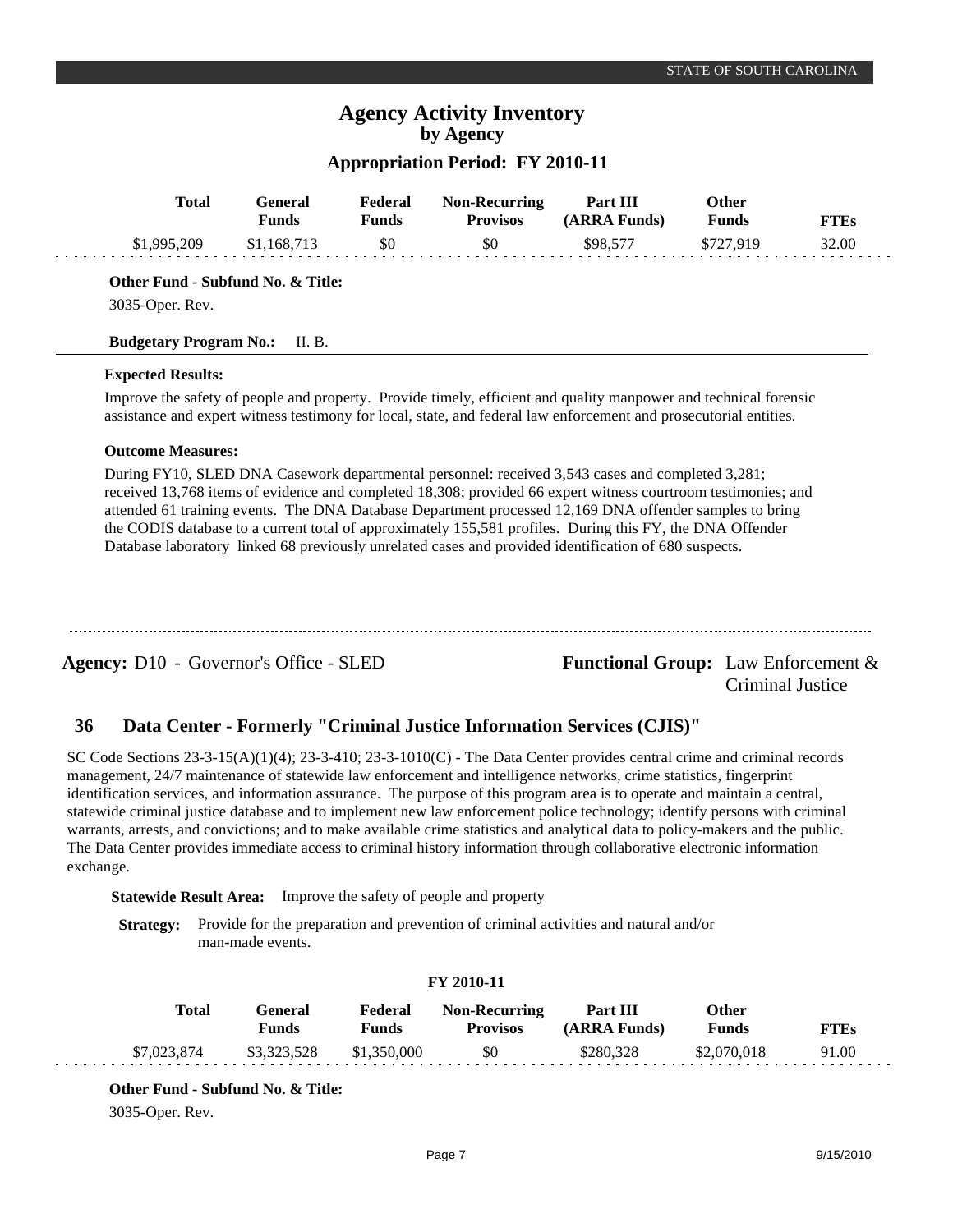### **Budgetary Program No.:** II. C.

### **Expected Results:**

Improve the safety of people and property and information provided to law enforcement. Provide infrastructure support to local, state, and federal law enforcement, prosecutorial and judicial entities.

### **Outcome Measures:**

In FY10 approximately: 14,787 terminals accessed Criminal Justice Information System (CJIS) data; 126,107,682 electronic transactions were processed through LEMS; 250 agencies accessed SCIEx accommodating 8,192 SCIEX users; 5,290 incident and arrest reports, 880 fingerprint cards, and over 2,500 criminal history records were processed daily; 11,468 NCIC operators were certified by SLED. At the conclusion of FY10, the SC Sex Offender Registry contained 12,345 registered offenders.

### **Agency:** D10 Governor's Office - SLED - **Functional Group:** Law Enforcement & Criminal Justice

### **Alcohol Licensing, Gambling, Lottery, and Tobacco Enforcement - Formerly "Narcotics/Alcohol/Enforcement/Gaming (VICE)" 38**

SC Code Sections  $23-3-15(A)(1)$ ;  $23-3-15(A)(7)$ ;  $23-3-15(C)$  - This unit is responsible for the enforcement of alcohol, tobacco, and lottery laws. This unit also provides background investigations for alcohol licenses and provides technical assistance to law enforcement agencies.

**Statewide Result Area:** Improve the safety of people and property

**Strategy:** Provide for the enforcement of state laws (point-of-contact, i.e. HP, STP Officers).

### **FY 2010-11**

| Total       | General<br>Funds | Federal<br>Funds | <b>Non-Recurring</b><br><b>Provisos</b> | Part III<br>(ARRA Funds) | Other<br>Funds | <b>FTEs</b> |
|-------------|------------------|------------------|-----------------------------------------|--------------------------|----------------|-------------|
| \$1,621,108 | \$949,580        | \$0              | \$0                                     | \$80.094                 | \$591.434      | 26.00       |

**Other Fund - Subfund No. & Title:**

3035-Oper. Rev.

### **Budgetary Program No.:** II. D.

### **Expected Results:**

Improve the safety of people and property. Provide timely, efficient and quality manpower and technical assistance for local, state, and federal law enforcement and prosecutorial entities.

### **Outcome Measures:**

FY10 - These units conducted 1,640 tobacco inspections and 49 seizures; processed 2,247 alcohol license applications and conducted 464 alcohol special investigations; investigated 117 lottery related complaints and arrested 7 lottery violators.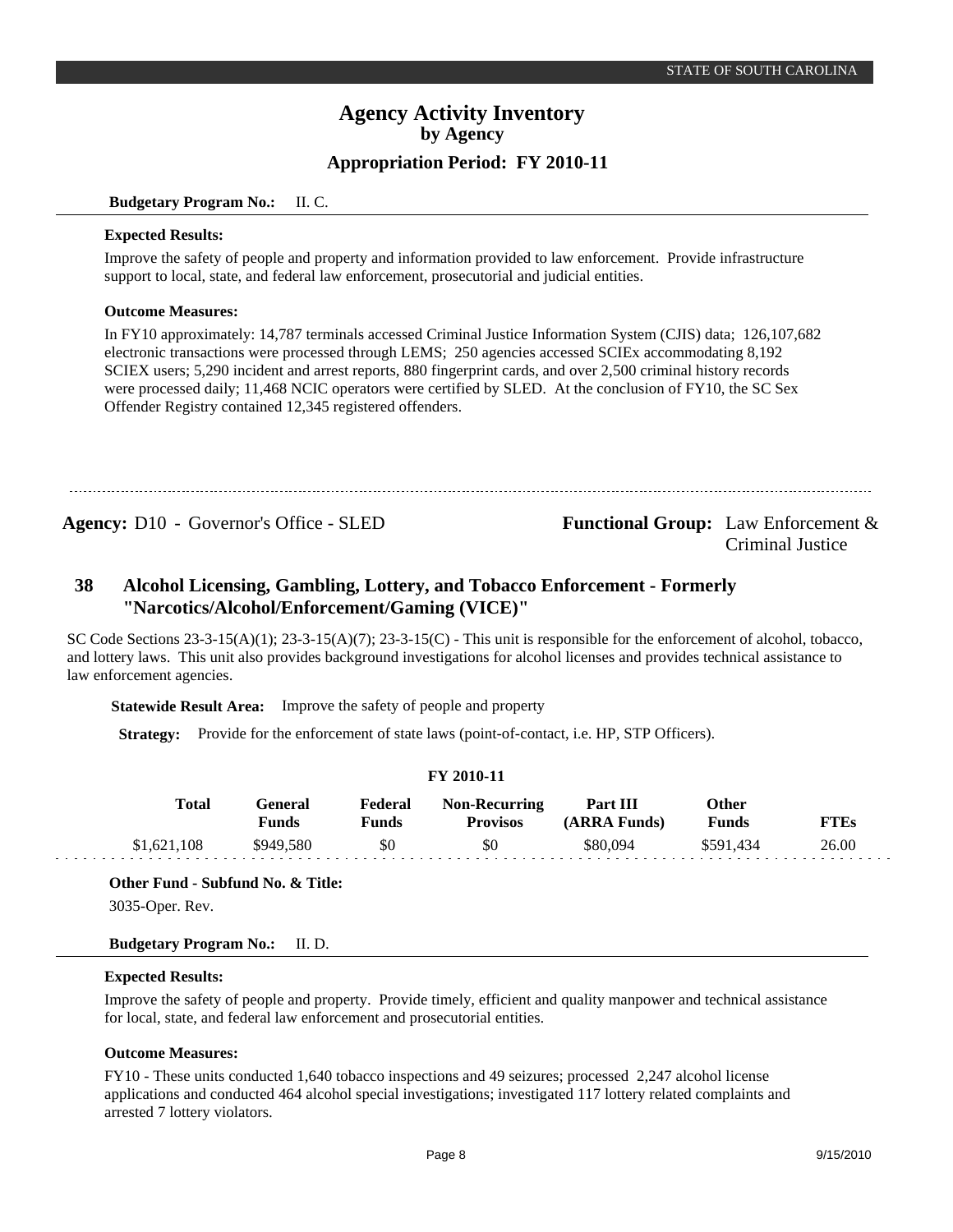Agency: D10 - Governor's Office - SLED **Functional Group:** Law Enforcement & Criminal Justice

#### **Vehicle Crimes 39**

SC Code Sections 23-3-15(A)(1); 23-3-175 - This unit conducts investigations pertaining to vehicle thefts, fraudulent drivers licenses and counterfeit titles.

**Statewide Result Area:** Improve the safety of people and property

**Strategy:** Provide for response and recovery following criminal activities and natural and/or man-made events.

### **FY 2010-11**

| Total | General<br>Funds | Federal<br>Funds | <b>Non-Recurring</b><br><b>Provisos</b> | Part III<br>(ARRA Funds) | Other<br><b>Funds</b> | FTEs |
|-------|------------------|------------------|-----------------------------------------|--------------------------|-----------------------|------|
| 80    | \$0              | \$0              | \$0                                     | \$0                      | \$0                   | 0.00 |

**Other Fund - Subfund No. & Title:**

N/A

**Budgetary Program No.:** II. A. (1)

### **Expected Results:**

Improve the safety of people and property. Provide timely, efficient and quality manpower and technical assistance for local, state, and federal law enforcement and prosecutorial entities.

### **Outcome Measures:**

See Activity 30.

Activity moved to function 30 - Major Crimes Investigative Unit North & South

**Agency:** D10 - Governor's Office - SLED **Functional Group:** Law Enforcement &

Criminal Justice

#### **Regulatory 40**

The Regulatory unit is responsible for the issuance and regulation of Security and Private Investigation business licensing and employee registrations (SC Code Sections 40-18-50 through 40-18-100), Retail Pistol Dealer licenses (23-31-150), Concealed Weapons Permits (23-31-215), State Constable Commissions (23-1-60), Retired SLED Commissions (23-1-225), Coroner and Deputy Coroner Permits (23-31-370), special limited licenses (23-31-370), and Special Weapon Permits (17-5-110). Prior to issuance of these licenses, registrations, permits, and commissions, a thorough investigation is conducted on all applicants.

**Statewide Result Area:** Improve the safety of people and property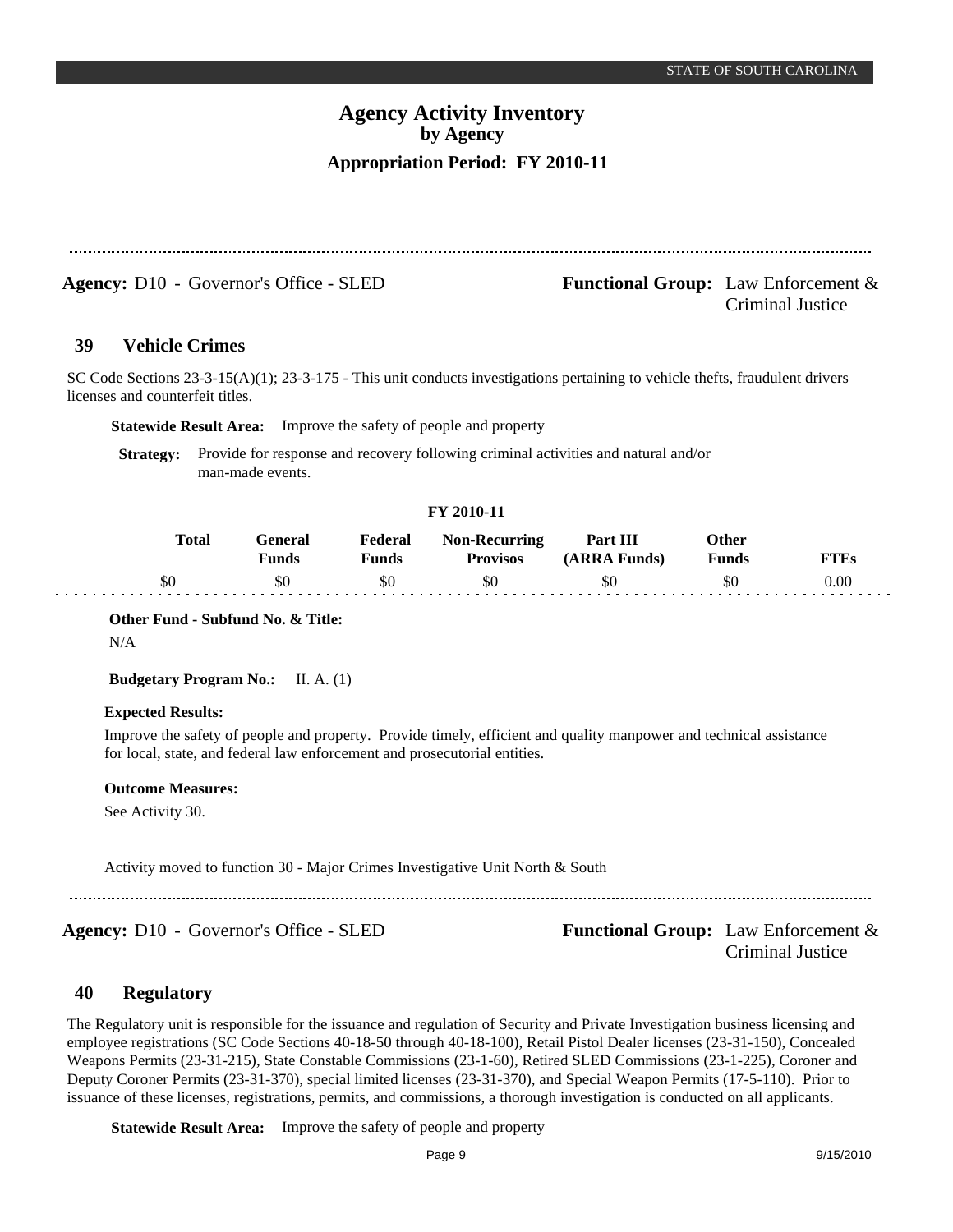# **Appropriation Period: FY 2010-11**

**Strategy:** Provide for the preparation and prevention of criminal activities and natural and/or man-made events.

### **FY 2010-11**

| Total       | General<br>Funds | Federal<br>Funds | <b>Non-Recurring</b><br><b>Provisos</b> | Part III<br>(ARRA Funds) | Other<br><b>Funds</b> | <b>FTEs</b> |
|-------------|------------------|------------------|-----------------------------------------|--------------------------|-----------------------|-------------|
| \$1,496,407 | \$876.535        | \$0              | \$0                                     | \$73.933                 | \$545,939             | 24.00       |

**Other Fund - Subfund No. & Title:**

3035-Oper. Rev.

### **Budgetary Program No.:** II. D

### **Expected Results:**

Improve the safety of people and property. Enhance the computer technology in streamlining and integrating all regulatory applications including the issuance of licenses, registrations, permits, and commissions. Alleviate physical space problems by contracting a provider to develop an electronic document management system in which scanning, indexing, electronic storage, retrieval/viewing, and printing of documents would be provided. Improve the overall efficiency of agents conducting background investigations, inspections, and complaints on all related regulatory matters.

### **Outcome Measures:**

In FY10 the Regulatory Unit processed 212 Contract Security and 88 Proprietary Security business licenses; 452 Private Investigation business licenses; 437 Private Investigator registrations. In addition Regulatory processed 9,328 Unarmed, 3,825 Armed, 447 upgrades from Unarmed to Armed and 581 Temporary Security Guard Licenses. Regulatory also administers the Concealed Weapon Permit program. There are approximately 118,236 Concealed Weapon Permit holders currently carrying a permit in South Carolina. In FY10 this unit entered 45,617 applications; 31,986 new and 13,631 renewals. Inclusive of the numbers above, during the FY10 time period this unit approved 32,220 new; 13,796 renewals; 849 denied applications; 246 revoked permits; and reinstated 57 permits after appeal. Regulatory processed 131 Group I, 12 Group II, 87 Group III, and 14 Group III-Advanced Constable commissions; 2 Coroner and 9 Deputy Coroner Concealed Weapon Permits; 4 Special Limited licenses; 1 Special Weapon permit and 210 Retail Pistol Dealer licenses.

**Agency:** D10 - Governor's Office - SLED **Functional Group:** Law Enforcement & Criminal Justice

#### **Administration 41**

SC Code Section 23-3-10, 23-3-15 (A) (9) - The agency administration activity includes the Office of the Director, public information, legal services, human resources, intergovernmental affairs, organizational analysis, business planning, grants management, policy development and review, financial services, facilities management, personnel services, communications, interagency billing, debt service and other related administrative services.

**Statewide Result Area:** Improve the safety of people and property

**Strategy:** Administration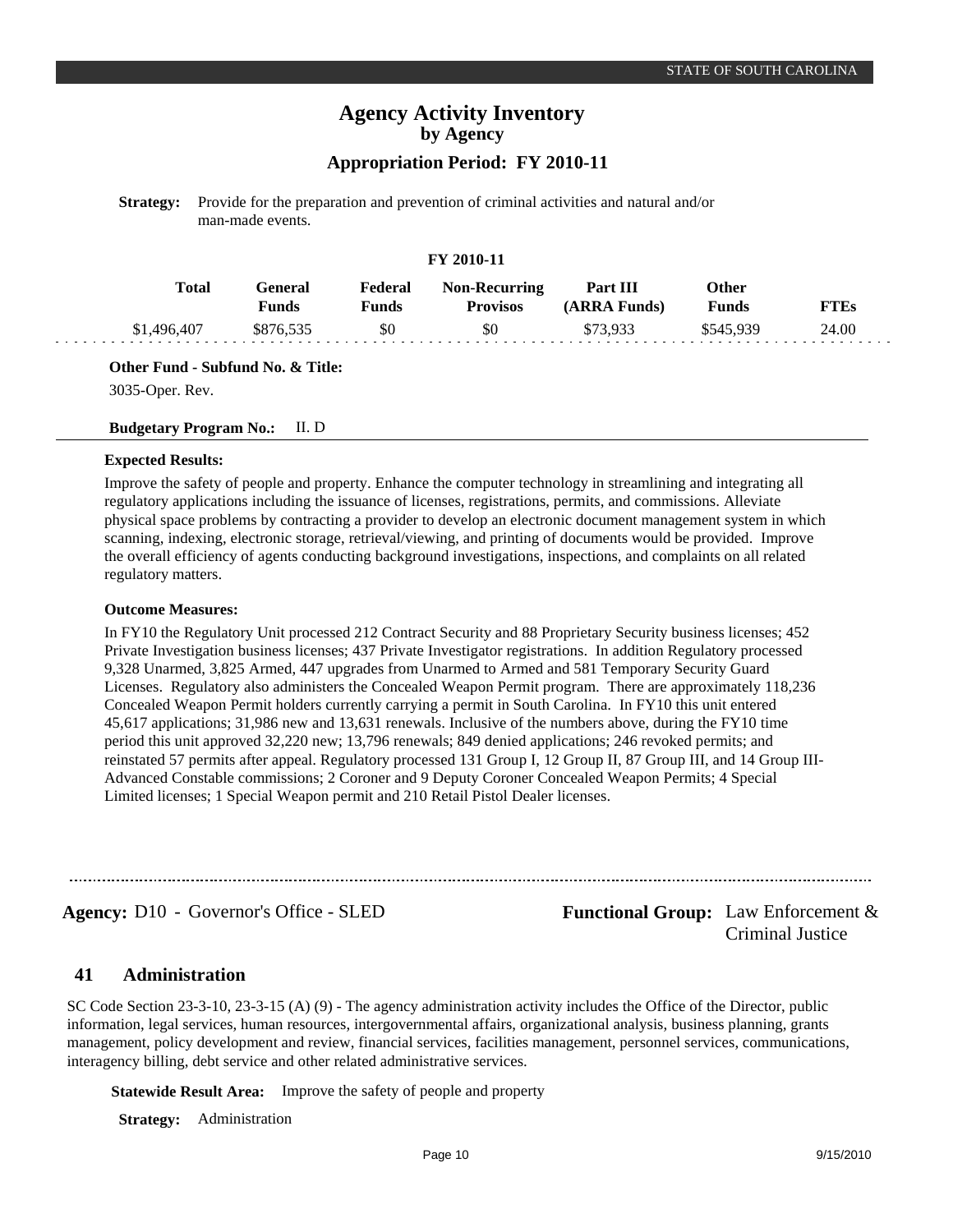# **Appropriation Period: FY 2010-11**

### **FY 2010-11**

| Total       | Feneral<br>Funds | Federal<br><b>Funds</b> | <b>Non-Recurring</b><br>Provisos | Part III<br>(ARRA Funds) | Other<br>Funds | <b>FTEs</b> |
|-------------|------------------|-------------------------|----------------------------------|--------------------------|----------------|-------------|
| \$1,745,808 | \$1,022,624      | \$0                     | \$0                              | \$86.255                 | \$636,929      | 28.00       |

### **Other Fund - Subfund No. & Title:**

3035-Oper. Rev.

### **Budgetary Program No.:** I.

### **Expected Results:**

Improve the safety of people and property. Provide timely, efficient, and quality administrative support to internal and external customers.

### **Outcome Measures:**

The Office of Administration managed the agencies transition to SCEIS for finance, materials management, and human resources. This department also provides a full range of administrative services including a complex \$66.1 million budget, 50 federal grant projects, Human Resources services for over 460 employees, and facilities management systems-wide. SLED consistently receives positive approval ratings and receives clean audit findings and positive compliance reviews. These results validate the efficiency and quality measures utilized by the respective units. The Grants Department managed \$21,172,622 during the fiscal year. The Purchasing Department handled 1,923 purchase orders while the Finance Department processed 7,943 transactions.

**Agency:** D10 - Governor's Office - SLED **Functional Group:** Law Enforcement &

# Criminal Justice

#### **Pass Through Funds-Homeland Security Grants 42**

SC Code Section 23-3-15 (A)(8) - South Carolina receives homeland security funding from the federal government (based on population). Grant funds are received each year and are allocated based on statewide, regional, and local needs established by those entities and within the requirements outlined in the federally required state strategies. Federal guidelines dictate that all funds be awarded, obligated and expended within very specific timeframes. States are required to distribute a minimum of 80 percent of their awarded funds to local government entities. The South Carolina Homeland Security Senior Advisory Council (SC HSSAC) is integrally involved in the process of allocation of these funds, which have been awarded pursuant to the State strategies.

**Statewide Result Area:** Improve the safety of people and property

**Strategy:** Provide for the preparation and prevention of criminal activities and natural and/or man-made events.

| Total        | General<br>Funds | Federal<br>Funds | <b>Non-Recurring</b><br><b>Provisos</b> | Part III<br>(ARRA Funds) | Other<br><b>Funds</b> | <b>FTEs</b> |
|--------------|------------------|------------------|-----------------------------------------|--------------------------|-----------------------|-------------|
| \$18,300,661 | \$182.611        | \$17,988,910     | - \$0                                   | \$15,403                 | \$113.737             | 5.00        |

### **FY 2010-11**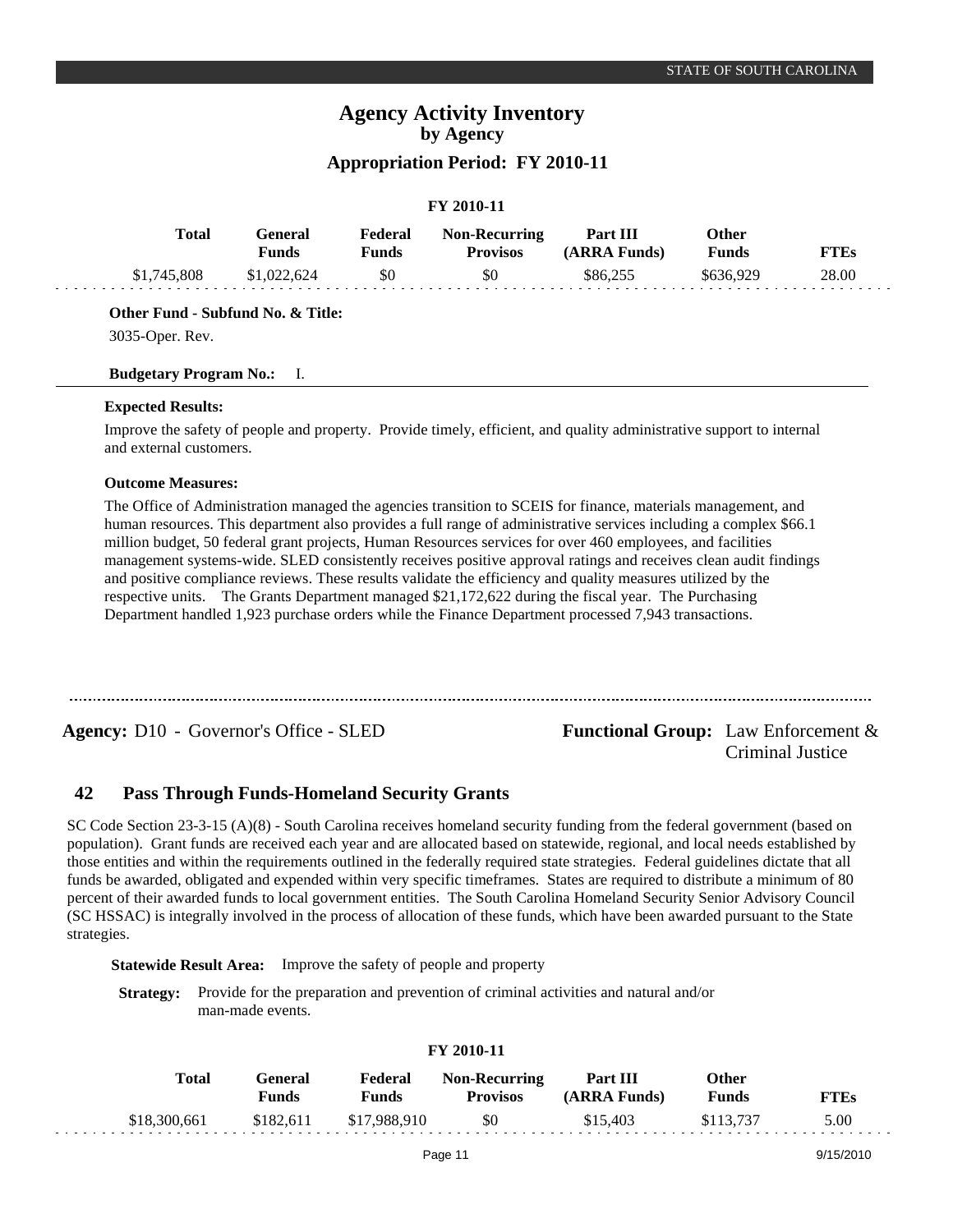**Other Fund - Subfund No. & Title:**

3035-Oper. Rev.

### **Budgetary Program No.:** II. E.

### **Expected Results:**

Improve the safety of people and property. Ensure timely award and reimbursement of Homeland Security grant funds to local and state entities. Oversee implementation and funding of the State's Homeland Security Strategy and Assessment.

### **Outcome Measures:**

For FY10 SC was awarded \$22 million of Homeland Security Grants (a combined total of \$188 million under SLED administration). SC HLS Grant Program investment justification scored well above the national average; so, SC received 100% of the available funds for the Federal FY10. The Homeland Security Grant unit assisted state and local agencies develop investment justifications and/or obtain funding to include: The SC Information and Intelligence Center;7-WMD County Hazmat Teams; 1-State WMD Response Team; 5-Incident Management Teams (IMT); 4-Regional Med. Assist. Teams; 1-Urban Search and Rescue (US&R) Team; 5-Collapse Search and Rescue Teams; 1-Cyber Security Incident Response Team; 6-SWAT Teams; State and Local Explosive Ordnance Disposal Teams--Teams provide capability to 100% of the State. Supported 1-Metropolitan Medical Response System and Community Preparedness Programs. Supported 800 MHz Comms. System with 30,000 first responders interoperable with over 95% coverage statewide.

Agency: D10 - Governor's Office - SLED **Functional Group:** Law Enforcement & Criminal Justice

#### **Forensic Laboratory - Drug Analysis 43**

SC Code Section 23-3-15 (A)(2) - The Drug Analysis laboratory analyzes non-biological evidence for controlled substances. The Drug Analysis laboratory provides services to the South Carolina criminal justice system with expert examination of evidence in criminal cases and expert testimony delivery in court proceedings. The purpose of the Drug Analysis laboratory is to manage, coordinate and provide Drug Analysis services through a partnership with local, state, and federal criminal justice agencies to improve law enforcement's capacity to assist in the detection, capture, and prosecution of criminal suspects, and ultimately, to assist crime prevention efforts. The SLED laboratory has been continuously accredited through the American Society of Crime Laboratory Directors/Laboratory Accreditation Board (ASCLD/LAB) since 1994.

**Statewide Result Area:** Improve the safety of people and property

**Strategy:** Provide for response and recovery following criminal activities and natural and/or man-made events.

| <b>FY 2010-11</b> |                         |                         |                                         |                          |                       |             |  |  |  |
|-------------------|-------------------------|-------------------------|-----------------------------------------|--------------------------|-----------------------|-------------|--|--|--|
| <b>Total</b>      | General<br><b>Funds</b> | Federal<br><b>Funds</b> | <b>Non-Recurring</b><br><b>Provisos</b> | Part III<br>(ARRA Funds) | Other<br><b>Funds</b> | <b>FTEs</b> |  |  |  |
| \$1,227,920       | \$547.834               | \$292,666               | \$0                                     | \$46,208                 | \$341.212             | 15.00       |  |  |  |

**Other Fund - Subfund No. & Title:**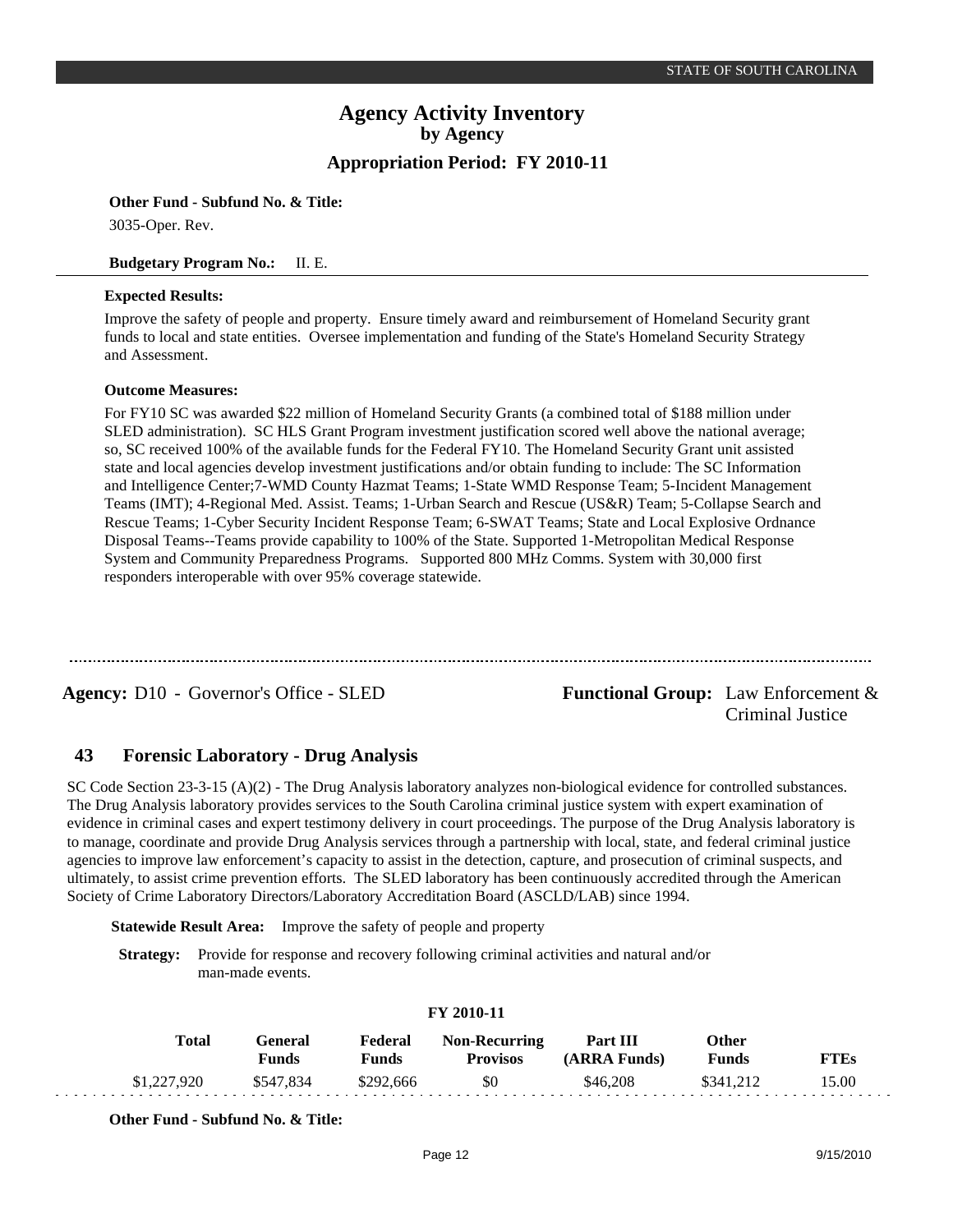3035-Oper. Rev.

### **Budgetary Program No.:** II. B.

### **Expected Results:**

Improve the safety of people and property. Provide timely, efficient and quality manpower and technical forensic assistance and expert witness testimony for local, state, and federal law enforcement and prosecutorial entities.

### **Outcome Measures:**

During FY10, SLED Drug Analysis laboratory personnel: received 5,621 cases, and completed 6,387; received 9,317 items of evidence, and completed 11,243; provided 42 expert witness courtroom testimonies; and attended 31 training events. Additionally, Drug Analysis laboratory personnel trained and certified 76 local law enforcement officers in marijuana analysis, and recertified 57 marijuana analysts.

**Agency:** D10 - Governor's Office - SLED **Functional Group:** Law Enforcement & Criminal Justice

#### **Forensic Laboratory - Evidence Control/Processing 44**

SC Code Section 23-3-15 (A)(2) - The Evidence Control and Processing unit receives and processes all evidence for all other laboratory sections. Functions of these units include evidence intake, assignment of case identification numbers, packaging, routing, destruction, and disposition, maintenance of written and/or electronic evidence chain of custody disposition data, initial processing for biological and trace evidence, performance of screening tests, report generation representing the results of evidence examination, and forwarding of this evidence to other departments for confirmatory testing. This unit provides services to the South Carolina criminal justice system with expert examination of evidence in criminal cases and expert testimony delivery in court proceedings. The SLED laboratory has been continuously accredited by ASCLD/LAB since 1994.

**Statewide Result Area:** Improve the safety of people and property

**Strategy:** Provide for response and recovery following criminal activities and natural and/or man-made events.

### **FY 2010-11**

| <b>Total</b> | General   | Federal   | <b>Non-Recurring</b> | <b>Part III</b> | Other        |       |
|--------------|-----------|-----------|----------------------|-----------------|--------------|-------|
|              | Funds     | Funds     | <b>Provisos</b>      | (ARRA Funds)    | <b>Funds</b> | FTEs  |
| \$1,070,135  | \$438,267 | \$321.933 | \$0                  | \$36,966        | \$272.969    | 12.00 |

**Other Fund - Subfund No. & Title:**

3035-Oper. Rev.

**Budgetary Program No.:** II.B.

### **Expected Results:**

Improve the safety of people and property. Provide timely, efficient and quality manpower and technical forensic assistance and expert witness testimony for local, state, and federal law enforcement and prosecutorial entities.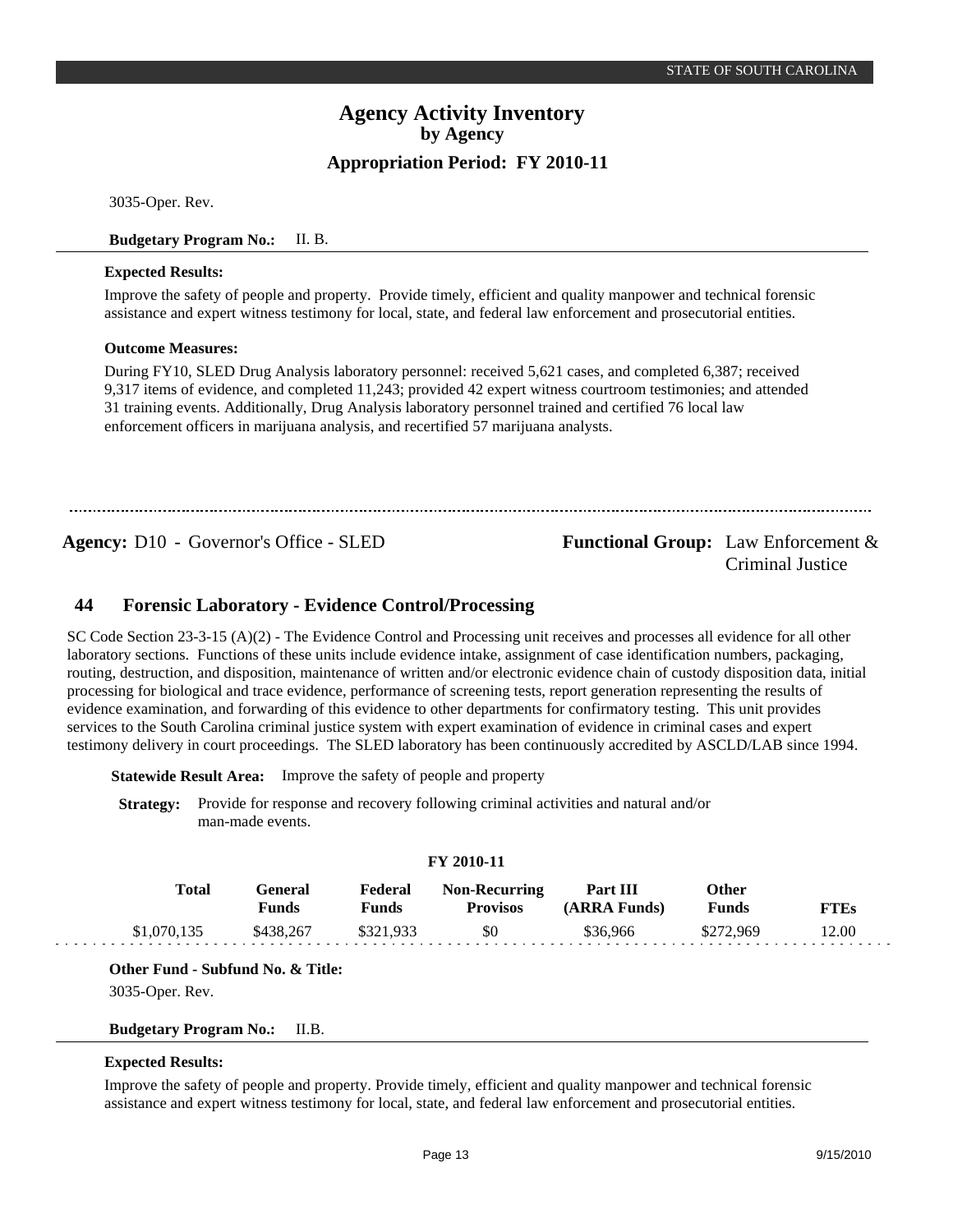**Outcome Measures:**

During FY10, SLED Evidence Control personnel: received, assigned evidence identifiers to, and distributed 16,680 new cases; provided 62 expert witness courtroom testimonies; and attended 17 training events.

**Agency:** D10 - Governor's Office - SLED **Functional Group:** Law Enforcement &

Criminal Justice

#### **Forensic Laboratory - Firearms/Tool Marks 45**

SC Code Section 23-3-15 (A)(2) - The Firearms Laboratory performs examinations of firearms, tools, and related evidence, and maintains the Integrated Ballistic Identification System (IBIS). This unit provides services to the South Carolina criminal justice system with expert examination of evidence in criminal cases and expert testimony delivery in court proceedings. The purpose of the Firearms Laboratory is to manage, coordinate and provide firearms and toolmark examination services through a partnership with local, state, and federal criminal justice agencies to improve law enforcement's capacity to assist in the detection, capture, and prosecution of criminal suspects, and ultimately, to assist crime prevention efforts. The SLED laboratory has been continuously accredited through the American Society of Crime Laboratory Directors/Laboratory Accreditation Board (ASCLD/LAB) since 1994.

**Statewide Result Area:** Improve the safety of people and property

**Strategy:** Provide for response and recovery following criminal activities and natural and/or man-made events.

### **FY 2010-11**

| Total     | General<br><b>Funds</b> | Federal<br>Funds | <b>Non-Recurring</b><br><b>Provisos</b> | Part III<br>(ARRA Funds) | Other<br>Funds | <b>FTEs</b> |
|-----------|-------------------------|------------------|-----------------------------------------|--------------------------|----------------|-------------|
| \$919.986 | \$401,745               | \$234.133        | \$0                                     | \$33.886                 | \$250,222      | 11.00       |

**Other Fund - Subfund No. & Title:**

3035-Oper. Rev.

### **Budgetary Program No.:** II. B.

### **Expected Results:**

Improve the safety of people and property. Provide timely, efficient and quality manpower and technical forensic assistance and expert witness testimony for local, state, and federal law enforcement and prosecutorial entities.

### **Outcome Measures:**

During FY10, SLED Firearms departmental personnel: received 864 cases and completed 1,170; received 3,588 items of evidence and completed 4,966; added 1,034 items to the IBIS database; provided 50 expert witness courtroom testimonies; and attended 61 training events.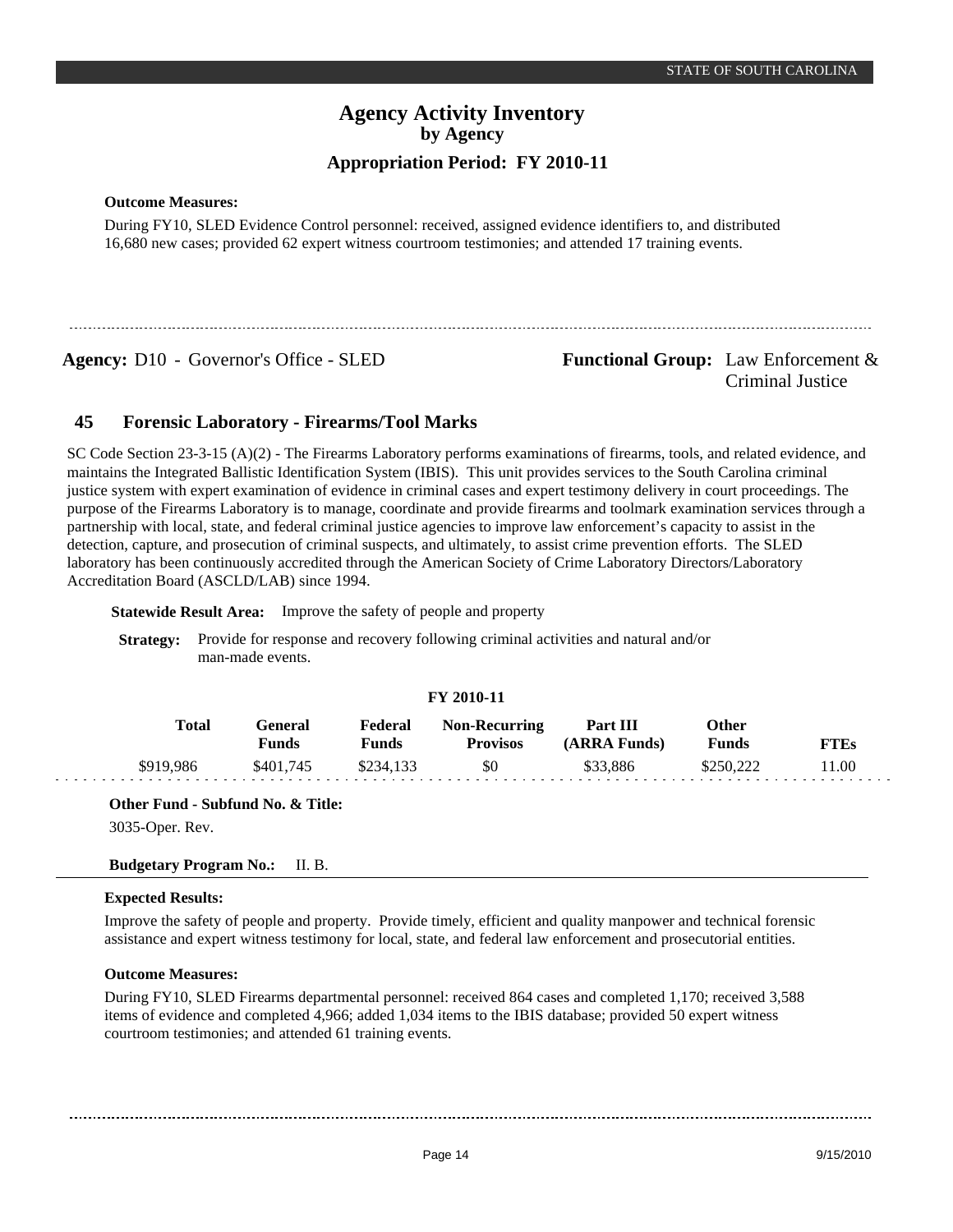# **Appropriation Period: FY 2010-11**

# **Agency:** D10 - Governor's Office - SLED Functional Group: Law Enforcement & Criminal Justice

#### **Forensic Laboratory - Implied Consent (breath alcohol testing systems) 46**

SC Code Section 23-3-15 (A)(2) - The Implied Consent unit provides services to the South Carolina criminal justice system with expert examination of breath alcohol testing devices and expert testimony delivery in court proceedings. The Implied Consent unit maintains breath alcohol testing devices and videotaping systems at certified breath testing sites throughout the state, as required by state law. The purpose of the laboratory is to manage, coordinate and provide forensic services through a partnership with local, state, and federal criminal justice agencies to improve law enforcement's capacity to assist in the detection, capture, and prosecution of criminal suspects, and ultimately, to assist crime prevention efforts. The SLED laboratory has been continuously accredited through the American Society of Crime Laboratory Directors/Laboratory Accreditation Board (ASCLD/LAB) since 1994.

**Statewide Result Area:** Improve the safety of people and property

**Strategy:** Provide for response and recovery following criminal activities and natural and/or man-made events.

### **FY 2010-11**

| Total     | General)<br><b>Funds</b> | Federal<br>Funds | <b>Non-Recurring</b><br><b>Provisos</b> | <b>Part III</b><br>(ARRA Funds) | Other<br>Funds | FTEs |
|-----------|--------------------------|------------------|-----------------------------------------|---------------------------------|----------------|------|
| \$612,052 | \$255.656                | \$175,600        | \$0                                     | \$21.564                        | \$159.232      | 7.00 |

**Other Fund - Subfund No. & Title:**

3035-Oper. Rev.

**Budgetary Program No.:** II. B.

### **Expected Results:**

Improve the safety of people and property. Provide timely, efficient and quality manpower and technical forensic assistance and expert witness testimony for local, state, and federal law enforcement and prosecutorial entities.

### **Outcome Measures:**

This Department maintains 165 breath alcohol testing devices (DataMaster DMT) and videotaping systems (VDS-2) at 116 certified breath testing sites throughout the state. In FY10, this Department performed 827 on-site inspections and/or maintenance at DataMaster sites.

# **Agency:** D10 - Governor's Office - SLED **Functional Group:** Law Enforcement & Criminal Justice

#### **Forensic Laboratory - Latent Prints/Crime Scene Processing 47**

SC Code Section 23-3-15 (A)(2) - Latent Prints/Crime Scene Processing Laboratory personnel develop and identify latent fingerprints; process crime scenes (other SLED units assist when added manpower or specialized expertise is needed); and, contribute to the Automated Fingerprint Identification System (AFIS) database. This unit provides services to the South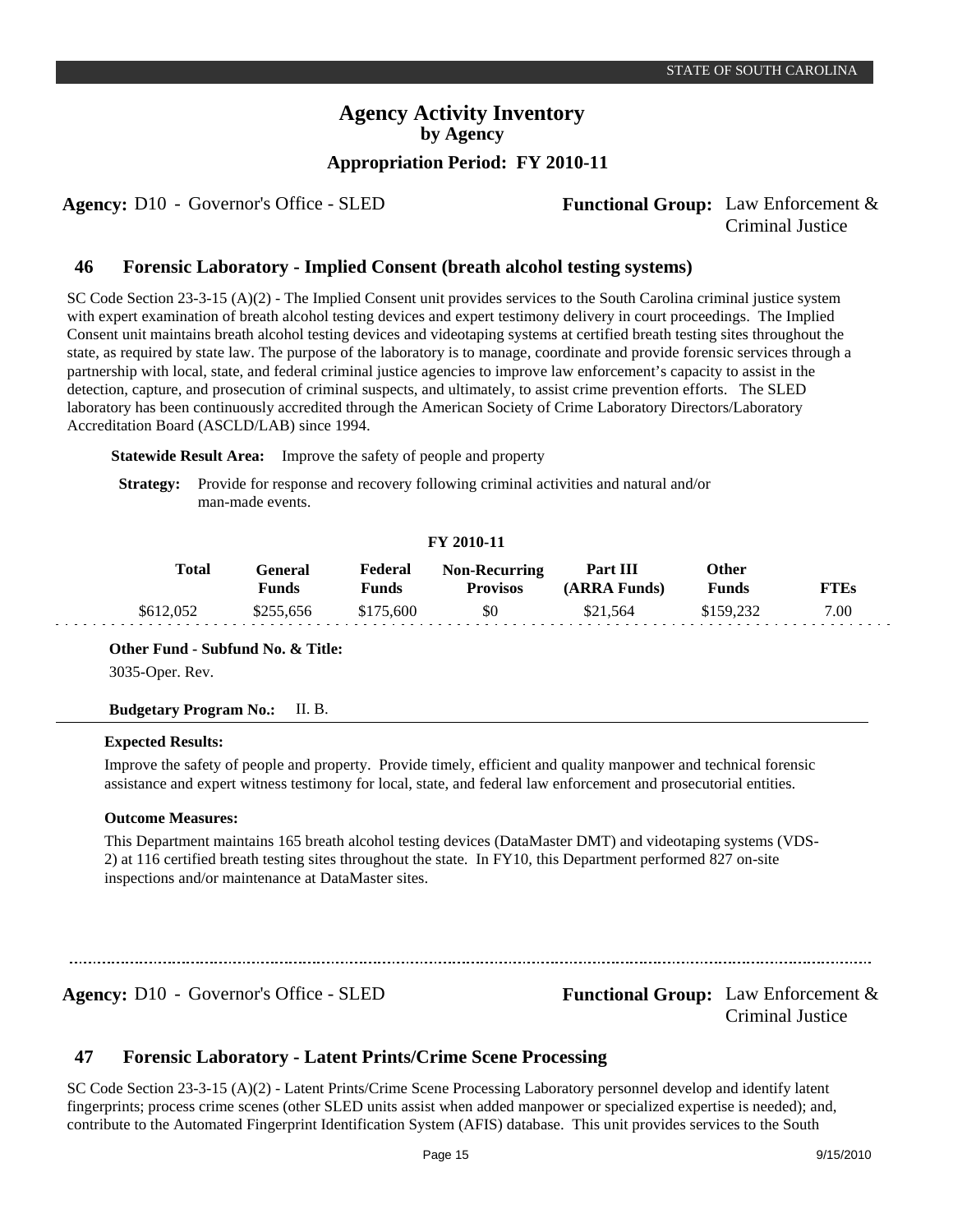Carolina criminal justice system with expert examination of evidence in criminal cases and expert testimony delivery in court proceedings. The purpose of the Latent Prints/Crime Scene Processing Laboratory is to manage, coordinate and provide latent print and crime scene processing laboratory services through a partnership with local, state, and federal criminal justice agencies to improve law enforcement's capacity to assist in the detection, capture, and prosecution of criminal suspects, and ultimately, to assist crime prevention efforts. In 04-05, the Latent Prints unit achieved specific ASCLD/LAB accreditation and has maintained it since this time.

**Statewide Result Area:** Improve the safety of people and property

**Strategy:** Provide for response and recovery following criminal activities and natural and/or man-made events.

| Total       | <b>General</b><br>Funds | Federal<br>Funds | <b>Non-Recurring</b><br><b>Provisos</b> | Part III<br>(ARRA Funds) | Other<br><b>Funds</b> | <b>FTEs</b> |
|-------------|-------------------------|------------------|-----------------------------------------|--------------------------|-----------------------|-------------|
| \$1,649,103 | \$657.401               | \$526.799        | \$0                                     | \$55,449                 | \$409.454             | 18.00       |

**FY 2010-11**

**Other Fund - Subfund No. & Title:**

3035-Oper. Rev.

### **Budgetary Program No.:** II. B.

### **Expected Results:**

Improve the safety of people and property. Provide timely, efficient, and quality manpower and technical forensic assistance and expert witness testimony for local, state, and federal law enforcement and prosecutorial entities.

### **Outcome Measures:**

During FY09-10, SLED Latent Prints/Crime Scene Processing departmental personnel: received 1,307 cases, and completed 1,256; received 5,352 items of evidence, and completed 5,692; responded to and processed 231 crime scenes statewide; provided 11 expert witness courtroom testimonies; and attended 39 training events.

Agency: D10 - Governor's Office - SLED **Functional Group:** Law Enforcement & Criminal Justice

#### **Forensic Laboratory - Questioned Documents/Photography 48**

SC Code Section 23-3-15 (A)(2) - Questioned Documents/Photography Laboratory personnel examine the authenticity of documents in question and provide photographic services. This unit provides services to the South Carolina criminal justice system with expert examination of evidence in criminal cases and expert testimony delivery in court proceedings. The purpose of the Questioned Documents/Photography Laboratory is to manage, coordinate and provide questioned document and photography laboratory services through a partnership with local, state, and federal criminal justice agencies to improve law enforcement's capacity to assist in the detection, capture, and prosecution of criminal suspects, and ultimately, to assist crime prevention efforts. The SLED laboratory has been continuously accredited through the American Society of Crime Laboratory Directors/Laboratory Accreditation Board (ASCLD/LAB) since 1994.

**Statewide Result Area:** Improve the safety of people and property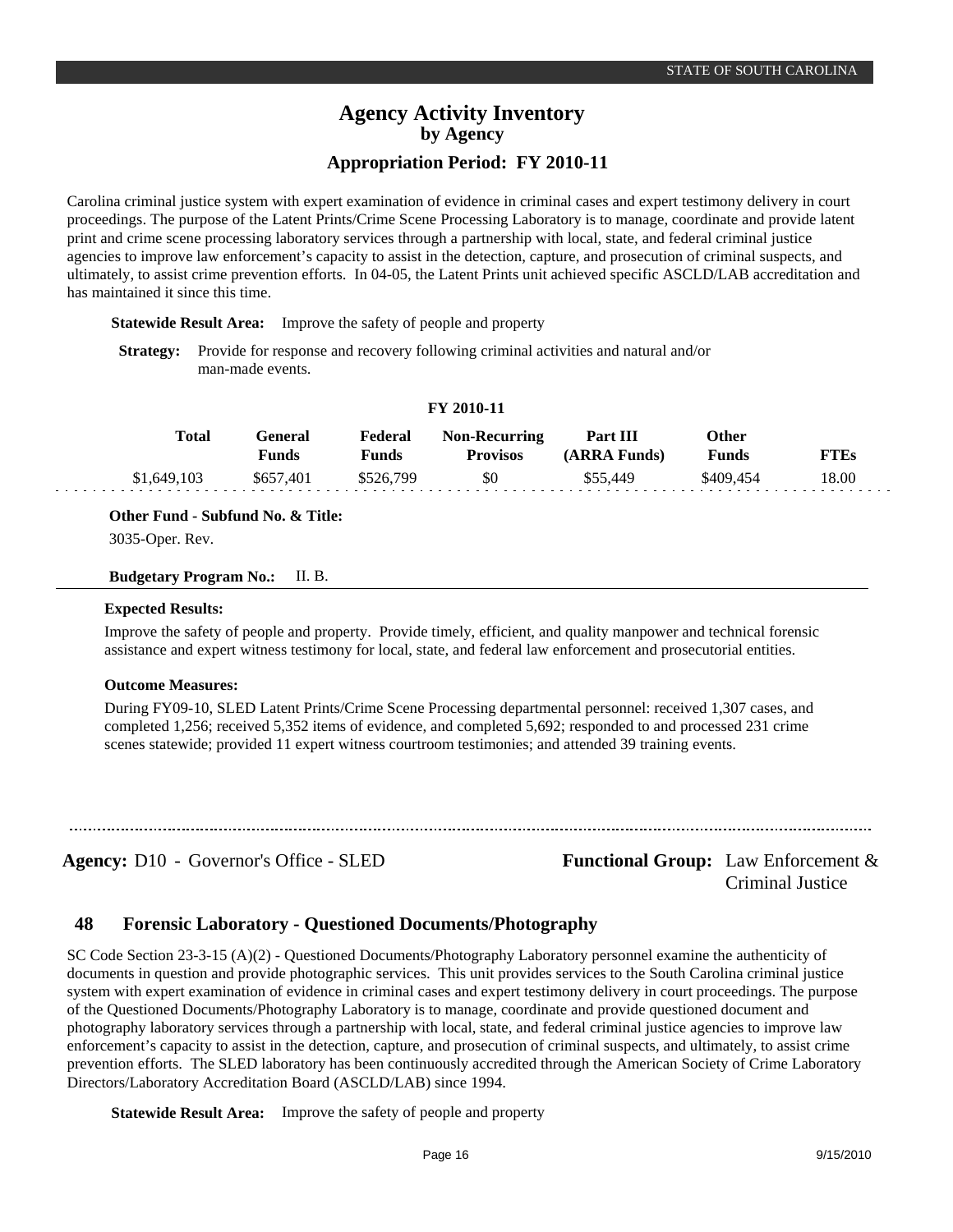# **Appropriation Period: FY 2010-11**

**Strategy:** Provide for response and recovery following criminal activities and natural and/or man-made events.

### **FY 2010-11**

| Total     | General<br>Funds | Federal<br>Funds | <b>Non-Recurring</b><br><b>Provisos</b> | Part III<br>(ARRA Funds) | Other<br>Funds | <b>FTEs</b> |
|-----------|------------------|------------------|-----------------------------------------|--------------------------|----------------|-------------|
| \$458.084 | \$182,611        | \$146.333        | \$0                                     | \$15,403                 | \$113,737      | 5.00        |

**Other Fund - Subfund No. & Title:**

3035-Oper. Rev.

### **Budgetary Program No.:** II. B.

### **Expected Results:**

Improve the safety of people and property. Provide timely, efficient and quality manpower and technical forensic assistance and expert witness testimony for local, state, and federal law enforcement and prosecutorial entities.

### **Outcome Measures:**

During FY10, SLED Questioned Documents/Photography departmental personnel received 575 cases and completed 700; received 2,140 items of evidence and completed 2,149; provided 2 expert witness courtroom testimonies; and attended 2 training events. Of the 575 cases received, 144 were Questioned Document cases and 431 were forensic Photography cases.

**Agency:** D10 - Governor's Office - SLED **Functional Group:** Law Enforcement & Criminal Justice

#### **Forensic Laboratory - Toxicology 49**

SC Code Section 23-3-15 (A)(2) - Toxicology Laboratory personnel analyze biological fluids and tissues for alcohol, drugs, and poisons. This unit provides services to the South Carolina criminal justice system with expert examination of evidence in criminal cases and expert testimony delivery in court proceedings. Three toxicologists also serve on the Forensic Weapons of Mass Destruction Response Team (FWMDRT). The purpose of the Toxicology Laboratory is to manage, coordinate and provide toxicology laboratory services through a partnership with local, state, and federal criminal justice agencies to improve law enforcement's capacity to assist in the detection, capture, and prosecution of criminal suspects, and ultimately, to assist crime prevention efforts. The SLED laboratory has been continuously accredited through the American Society of Crime Laboratory Directors/Laboratory Accreditation Board (ASCLD/LAB) since 1994.

**Statewide Result Area:** Improve the safety of people and property

**Strategy:** Provide for response and recovery following criminal activities and natural and/or man-made events.

### **FY 2010-11**

| Total       | General<br><b>Funds</b> | Federal<br><b>Funds</b> | <b>Non-Recurring</b><br><b>Provisos</b> | Part III<br>(ARRA Funds) | Other<br><b>Funds</b> | <b>FTEs</b> |
|-------------|-------------------------|-------------------------|-----------------------------------------|--------------------------|-----------------------|-------------|
| \$1,623,655 | \$693.924               | \$438.999               | \$0                                     | \$58,530                 | \$432,202             | 19.00       |
|             |                         |                         | Page 17                                 |                          |                       | 9/15/2010   |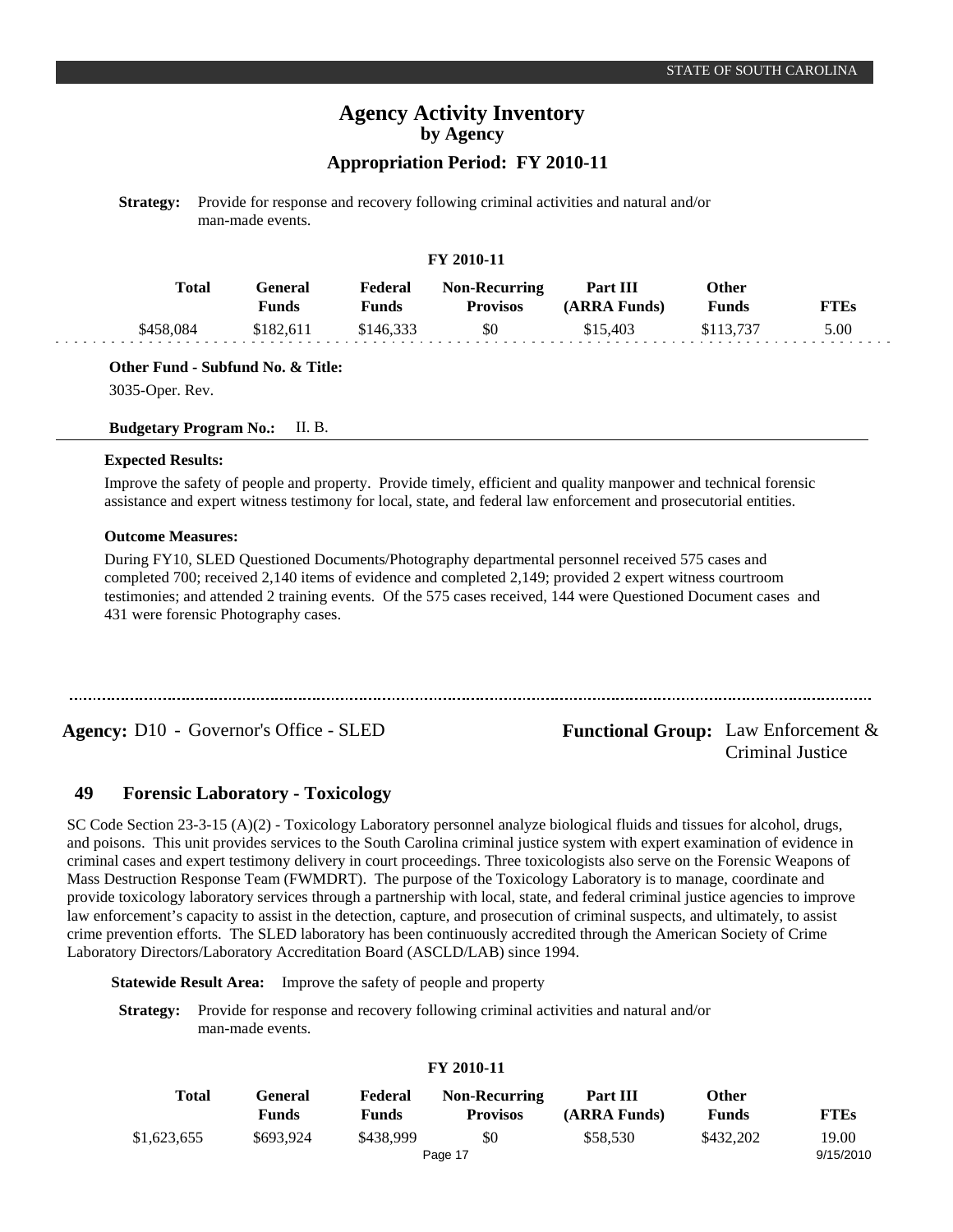**Other Fund - Subfund No. & Title:**

3035-Oper. Rev.

### **Budgetary Program No.:** II. B.

### **Expected Results:**

Improve the safety of people and property. Provide timely, efficient and quality manpower and technical forensic assistance and expert witness testimony for local, state, and federal law enforcement and prosecutorial entities.

### **Outcome Measures:**

During FY09-10, SLED Toxicology departmental personnel: received 5,204 cases and completed 4,958; received 9,903 items of evidence and completed 9,503; provided 51 expert witness courtroom testimonies; and attended 54 training events. FWMDRT personnel analyzed materials from or consulted on several possible WMD cases and attended 4 training events.

**Agency:** D10 - Governor's Office - SLED **Functional Group:** Law Enforcement &

# Criminal Justice

#### **Forensic Laboratory - Trace Evidence/Arson Analysis 50**

SC Code Section 23-3-15 (A)(2) - Trace Evidence/Arson Analysis Laboratory personnel analyze fibers, paints, gunpowder/gunshot residue, and explosives/explosive residue; and fire debris for the presence of petroleum accelerants. This unit provides services to the South Carolina criminal justice system with expert examination of evidence in criminal cases and expert testimony delivery in court proceedings. The purpose of the Trace Evidence/Arson Analysis Laboratory is to manage, coordinate and provide trace evidence and arson analysis laboratory services through a partnership with local, state, and federal criminal justice agencies to improve law enforcement's capacity to assist in the detection, capture, and prosecution of criminal suspects, and ultimately, to assist crime prevention efforts. The SLED laboratory has been continuously accredited through the American Society of Crime Laboratory Directors/Laboratory Accreditation Board (ASCLD/LAB) since 1994.

**Statewide Result Area:** Improve the safety of people and property

**Strategy:** Provide for response and recovery following criminal activities and natural and/or man-made events.

### **FY 2010-11**

| Total     | General<br>Funds | Federal<br>Funds | <b>Non-Recurring</b><br><b>Provisos</b> | Part III<br>(ARRA Funds) | Other<br>Funds | <b>FTEs</b> |
|-----------|------------------|------------------|-----------------------------------------|--------------------------|----------------|-------------|
| \$945.436 | \$365,223        | \$321.933        | \$0                                     | \$30,805                 | \$227,475      | 10.00       |

### **Other Fund - Subfund No. & Title:**

3035-Oper. Rev.

**Budgetary Program No.:** II. B.

### **Expected Results:**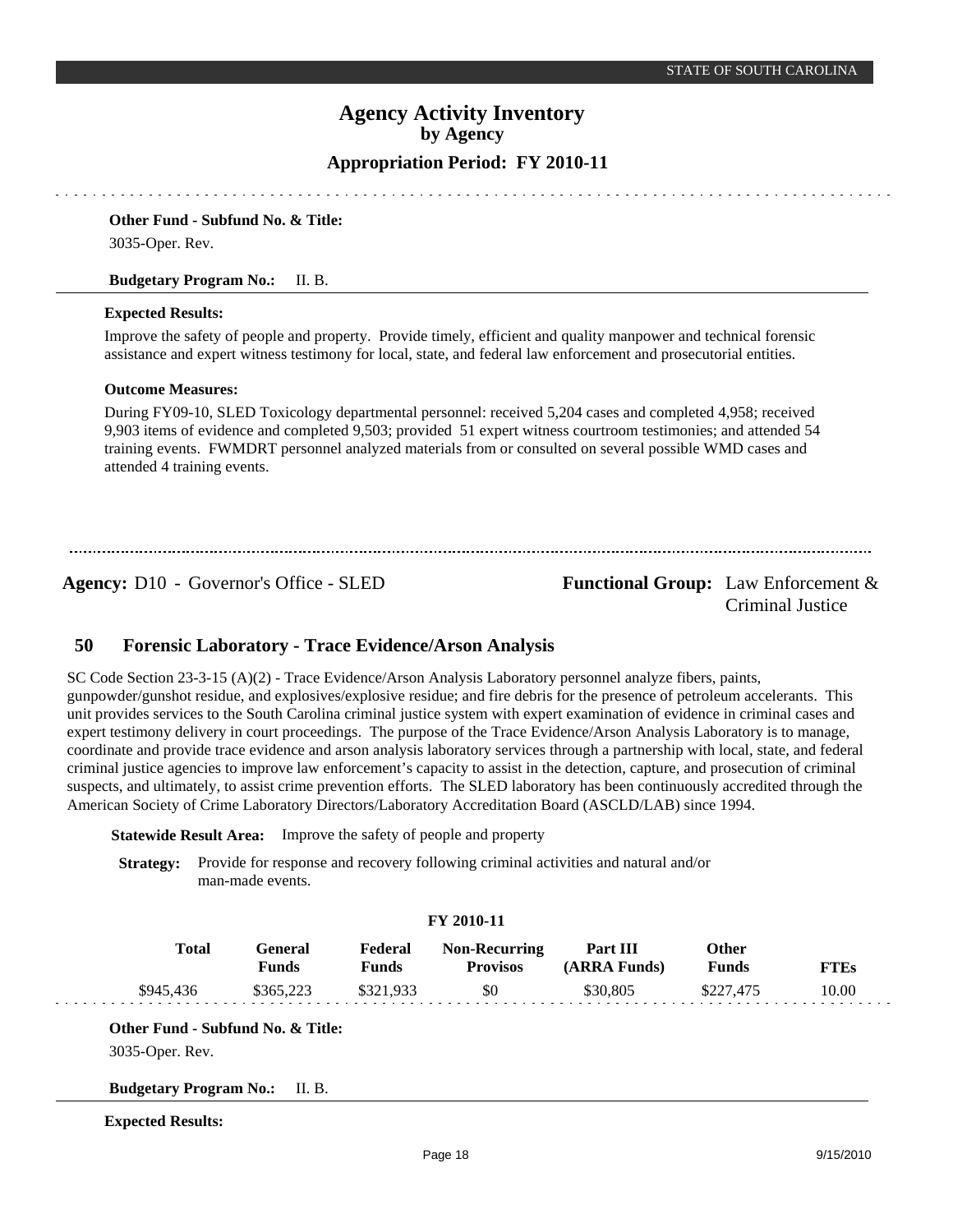Improve the safety of people and property. Provide timely, efficient and quality manpower and technical forensic assistance and expert witness testimony for local, state, and federal law enforcement and prosecutorial entities.

### **Outcome Measures:**

During FY10, SLED Trace Evidence departmental personnel: received 1,104 cases and completed 1,084; received 7,467 items of evidence and completed 7,460; provided 46 expert witness courtroom testimonies; and attended 23 training events.

**Agency:** D10 - Governor's Office - SLED **Functional Group:** Law Enforcement & Criminal Justice

#### **Professional Services - Training Unit - Formerly Professional Services - Training Unit 1893**

SC Code Section 23-3-10; 23-3-15(9) - The Training Unit provides quality law enforcement instruction to SLED personnel as well as to law enforcement personnel from other agencies and Constables in South Carolina. The topics covered and skills taught include Firearms and Driving training, CPR/AED/First Aid certification, Criminal Domestic Violence updates, Legal updates, and Yearly In-service Training updates.

**Statewide Result Area:** Improve the safety of people and property

**Strategy:** Provide for the preparation and prevention of criminal activities and natural and/or man-made events.

### **FY 2010-11**

| Total     | <b>Feneral</b><br>Funds | <b>Federal</b><br>Funds | <b>Non-Recurring</b><br><b>Provisos</b> | Part III<br>(ARRA Funds) | Other<br><b>Funds</b> | FTEs |
|-----------|-------------------------|-------------------------|-----------------------------------------|--------------------------|-----------------------|------|
| \$436,452 | \$255,656               | \$0                     | \$0                                     | \$21.564                 |                       | 7.00 |

**Other Fund - Subfund No. & Title:** 3035-Oper. Rev.

```
Budgetary Program No.: II. A. (1), II. A. (2)
```
### **Expected Results:**

Improve the safety of people and property. Provide timely, efficient, and quality law enforcement training services to SLED personnel, as well as to external customers, as appropriate.

### **Outcome Measures:**

During FY09-10, the SLED Training Unit provided the following approximate number of training hours to internal and external customers: 5,164 hours of In-Service training to SLED Law Enforcement (SLED/LE) personnel; 6,428 hours of SLED/LE handgun, rifle, and shotgun firearms training; 912 hours of CPR/AED/First Aid training to SLED/LE personnel; facilitated 1,216 hours of SLED/LE Criminal Domestic Violence (CDV) training and 848 hours of SLED/LE Legal Update training; 912 hours of Law Enforcement Post Critical Incident Seminar training and debriefing; 126 hours of SLED/LE Supervisory training; 660 hours of SLED/LE Negotiation and Interview training; 1,680 hours of Concealed Weapons Permit Instructor training; and 1,000 hours of Constable training. This unit also provided fitting and testing of Personal Protective Ensembles (PPE) for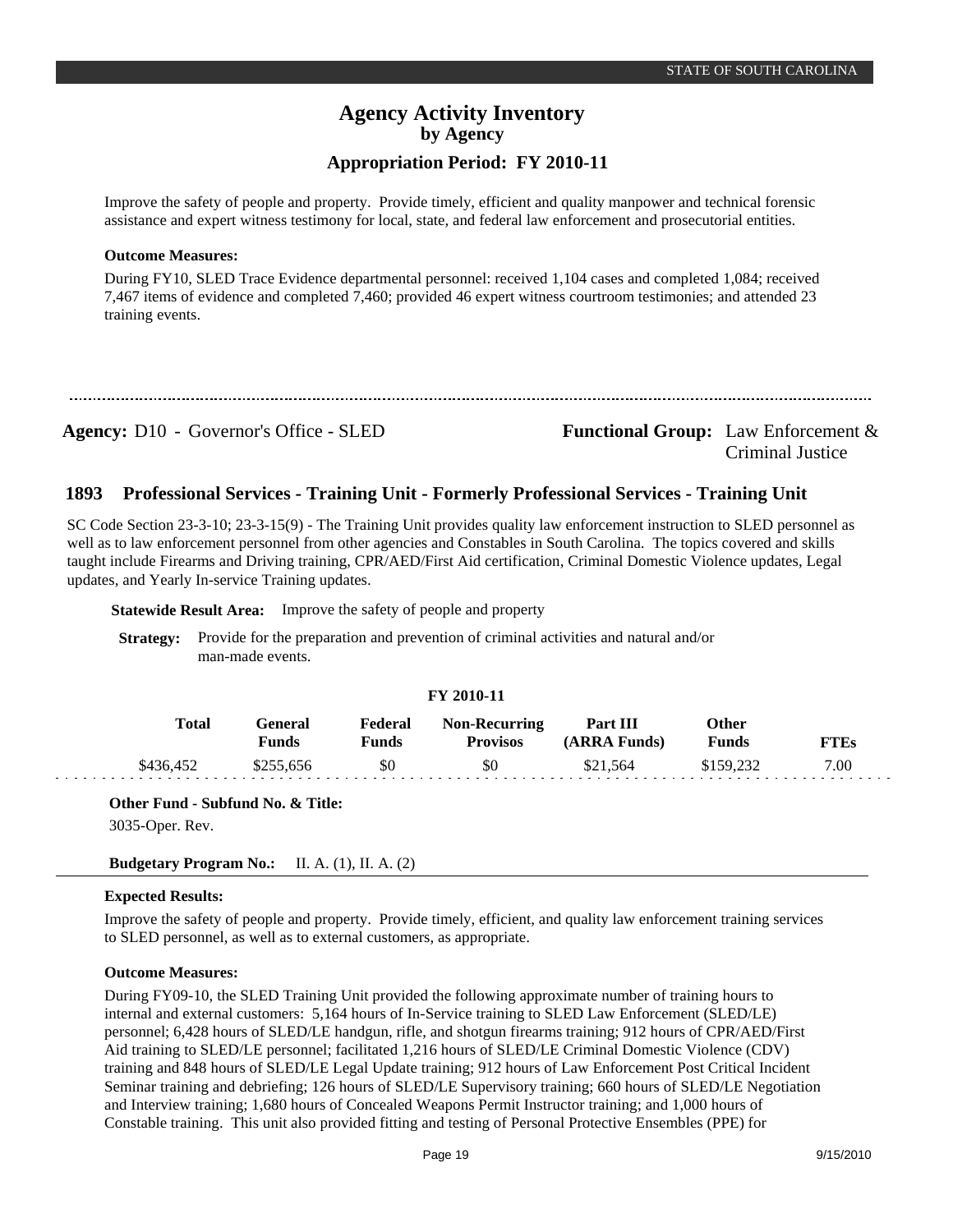# **Appropriation Period: FY 2010-11**

approximately 304 SLED/LE personnel, and facilitated health screening events for approximately 361 SLED personnel.

**Agency:** D10 - Governor's Office - SLED **Functional Group:** Law Enforcement & Criminal Justice

### **Professional Services - Inspections Unit - Formerly Professional Development - Inspections Unit 1895**

SC Code Section 23-3-10; 23-3-15(9) - The Inspections Unit conducts annual audits of evidentiary property and unannounced inspections of evidence storage areas; trains personnel on inspections administrative procedures; conducts OSHA/Safety Inspections and ensures OSHA compliance; processes and investigates SLED vehicle accidents; assists with workers' compensation and evidence procedures; ensures compliance with Commission of Accreditation of Law Enforcement Agencies (CALEA) standards; and conducts property audits.

**Statewide Result Area:** Improve the safety of people and property

**Strategy:** Provide for the preparation and prevention of criminal activities and natural and/or man-made events.

### **FY 2010-11**

| <b>Total</b> | Feneral<br>Funds | <b>Federal</b><br>Funds | <b>Non-Recurring</b><br><b>Provisos</b> | Part III<br>(ARRA Funds) | Other<br><b>Funds</b> | <sup>T</sup> TEs |
|--------------|------------------|-------------------------|-----------------------------------------|--------------------------|-----------------------|------------------|
| эU           | \$0              | \$0                     | \$0                                     | \$0                      | \$0                   | $0.00\,$         |

**Other Fund - Subfund No. & Title:**

N/A

**Budgetary Program No.:** II. A. (2)

### **Expected Results:**

Improve the safety of people and property. Provide timely, efficient, accountable, and quality Inspections and Internal Affairs services to SLED and provide timely, efficient, accountable, and quality Inspections services to other law enforcement agencies.

### **Outcome Measures:**

See Activity 34.

Activity moved into function 34 - Special Investigations.

**Agency:** D10 - Governor's Office - SLED **Functional Group:** Law Enforcement &

Criminal Justice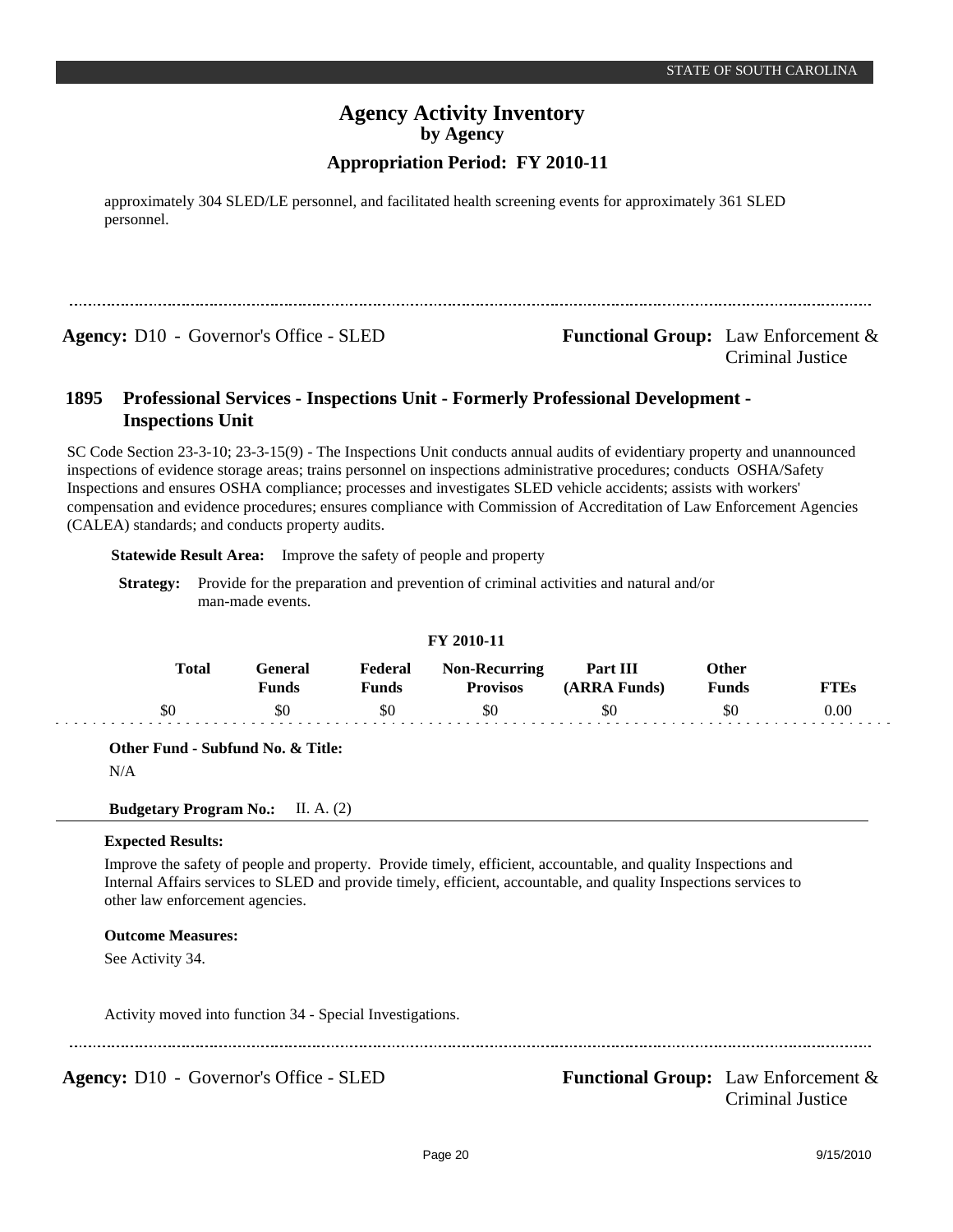# **Appropriation Period: FY 2010-11**

#### **Narcotics--Special Investigations Unit 1896**

SC Code Section 23-3-15 (A) (3) - This unit is responsible for the investigation of illegal activities pertaining to and the interdiction of narcotics and other illicit drugs.

**Statewide Result Area:** Improve the safety of people and property

**Strategy:** Provide for the preparation and prevention of criminal activities and natural and/or man-made events.

### **FY 2010-11**

| <b>Total</b> | General<br><b>Funds</b> | Federal<br><b>Funds</b> | <b>Non-Recurring</b><br><b>Provisos</b> | <b>Part III</b><br>(ARRA Funds) | Other<br><b>Funds</b> | <b>FTEs</b> |
|--------------|-------------------------|-------------------------|-----------------------------------------|---------------------------------|-----------------------|-------------|
| \$2,119,909  | \$1,241,758             | \$0                     | \$0                                     | \$104.738                       | \$773.413             | 34.00       |

**Other Fund - Subfund No. & Title:**

3035-Oper. Rev.

**Budgetary Program No.:** II. A. (1)

### **Expected Results:**

Improve the safety of people and property. Provide timely, efficient and quality manpower and technical assistance for local, state, and federal law enforcement and prosecutorial entities.

### **Outcome Measures:**

From January 1, 2010 to June 30, 2010 the SIU seized the following: Meth-Ice/Grams, 3.6 Kilos / 14 oz.; Marijuana/Grams, 2328 lbs. / 8.5 oz.; Marijuana/Plants, 1,062 plants; Cocaine/Grams, 30.15 Kilos; Crack/Grams, 26 oz. / 16 gms; Ecstasy/Quantity, 20,645 tabs; Heroin/Grams, 17 oz.; Other/Quantity, 63 tabs; Counterfeit Money, \$100.00; Drug Value, \$5,182,527.00; Cash, \$2,864,581.00; Property, 35 handguns, 6 vehicles, 1 boat, 4 motorcycles, 2 Rolex watches. The unit made 167 arrests.

Agency: D10 - Governor's Office - SLED Functional Group: Law Enforcement & Criminal Justice

#### **South Carolina Information and Intelligence Center (SCIIC) 1956**

SC Code Section 23-3-15 (A) (8) - The South Carolina Information and Intelligence Center (SCIIC) ensures coordination and management of SLED's law enforcement and intelligence resources (SCIIC/Fusion Center, Joint Terrorism Task Force [JTTF], SeaHawk) to avoid duplication of services, assess needs, and provide appropriate resources allocation. This unit also provides 24/7 statewide information sharing capabilities linking State, Federal, and Local agencies.

**Statewide Result Area:** Improve the safety of people and property

**Strategy:** Provide for the enforcement of state laws (point-of-contact, i.e. HP, STP Officers).

### **FY 2010-11**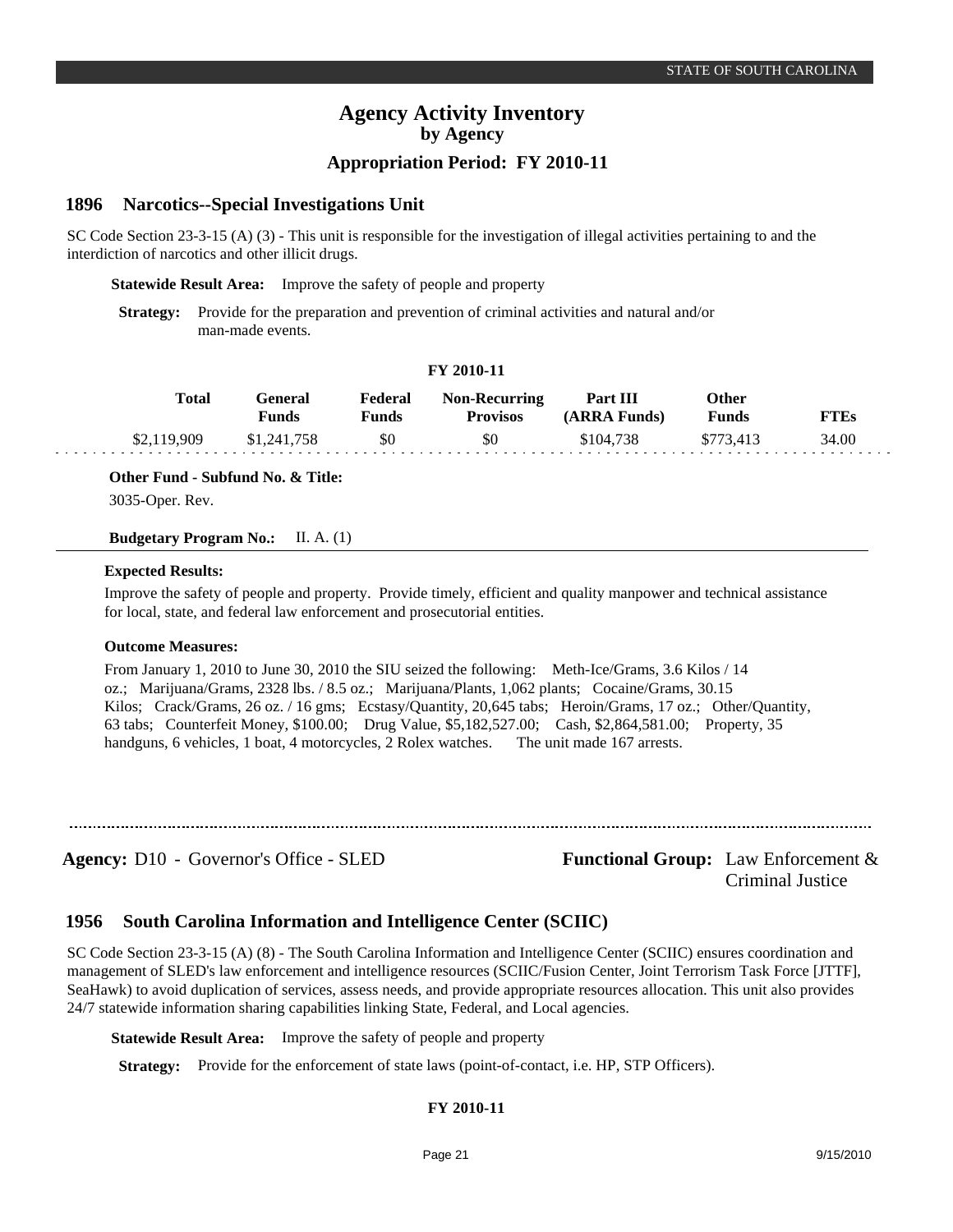# **Appropriation Period: FY 2010-11**

| <b>Total</b>                                                                                                                                      | <b>General</b><br><b>Funds</b> | Federal<br><b>Funds</b> | <b>Non-Recurring</b><br><b>Provisos</b> | Part III<br>(ARRA Funds)                   | <b>Other</b><br><b>Funds</b> | <b>FTEs</b> |
|---------------------------------------------------------------------------------------------------------------------------------------------------|--------------------------------|-------------------------|-----------------------------------------|--------------------------------------------|------------------------------|-------------|
| \$3,816,316                                                                                                                                       | \$2,118,294                    | \$200,000               | \$0                                     | \$178,670                                  | \$1,319,352                  | 58.00       |
| Other Fund - Subfund No. & Title:                                                                                                                 |                                |                         |                                         |                                            |                              |             |
| 3035-Oper. Rev.                                                                                                                                   |                                |                         |                                         |                                            |                              |             |
| <b>Budgetary Program No.:</b>                                                                                                                     | II. E.                         |                         |                                         |                                            |                              |             |
| <b>Expected Results:</b>                                                                                                                          |                                |                         |                                         |                                            |                              |             |
| Improve the safety of people and property, Provide timely, efficient, and quality coordination and management of<br>State intelligence resources. |                                |                         |                                         |                                            |                              |             |
| <b>Outcome Measures:</b>                                                                                                                          |                                |                         |                                         |                                            |                              |             |
| The SCIIC/Fusion Center has fielded 8,288 requests during the FY.                                                                                 |                                |                         |                                         |                                            |                              |             |
| Formerly part of Activity 28 Homeland Security Operations                                                                                         |                                |                         |                                         |                                            |                              |             |
| <b>Agency:</b> D10 - Governor's Office - SLED                                                                                                     |                                |                         |                                         | <b>Functional Group:</b> Law Enforcement & | Criminal Justice             |             |

#### **South Carolina Law Enforcement Assistance Program (SCLEAP) Chaplaincy 1957**

The SCLEAP Program is responsible for responding to and providing counseling services to all requesting law enforcement agencies and departments in the state that have experienced deaths or other tragedies involving law enforcement officers or other employees.

**Statewide Result Area:** Improve the safety of people and property

**Strategy:** Provide for response and recovery following criminal activities and natural and/or man-made events.

| <b>FY 2010-11</b> |              |                         |                         |                                         |                                 |                              |             |
|-------------------|--------------|-------------------------|-------------------------|-----------------------------------------|---------------------------------|------------------------------|-------------|
|                   | <b>Total</b> | General<br><b>Funds</b> | Federal<br><b>Funds</b> | <b>Non-Recurring</b><br><b>Provisos</b> | <b>Part III</b><br>(ARRA Funds) | <b>Other</b><br><b>Funds</b> | <b>FTEs</b> |
|                   | \$124,701    | \$73.045                | \$0                     | \$0                                     | \$6.161                         | \$45,495                     | 2.00        |

**Other Fund - Subfund No. & Title:**

3035-Oper. Rev.

**Budgetary Program No.:** II. A. (1)

### **Expected Results:**

Provide timely, efficient and quality support for local and state law enforcement personnel and their families.

### **Outcome Measures:**

The SCLEAP staff provided 427 One-on-One and Pastoral Care visits and/or calls; 54 consults; provided 8 post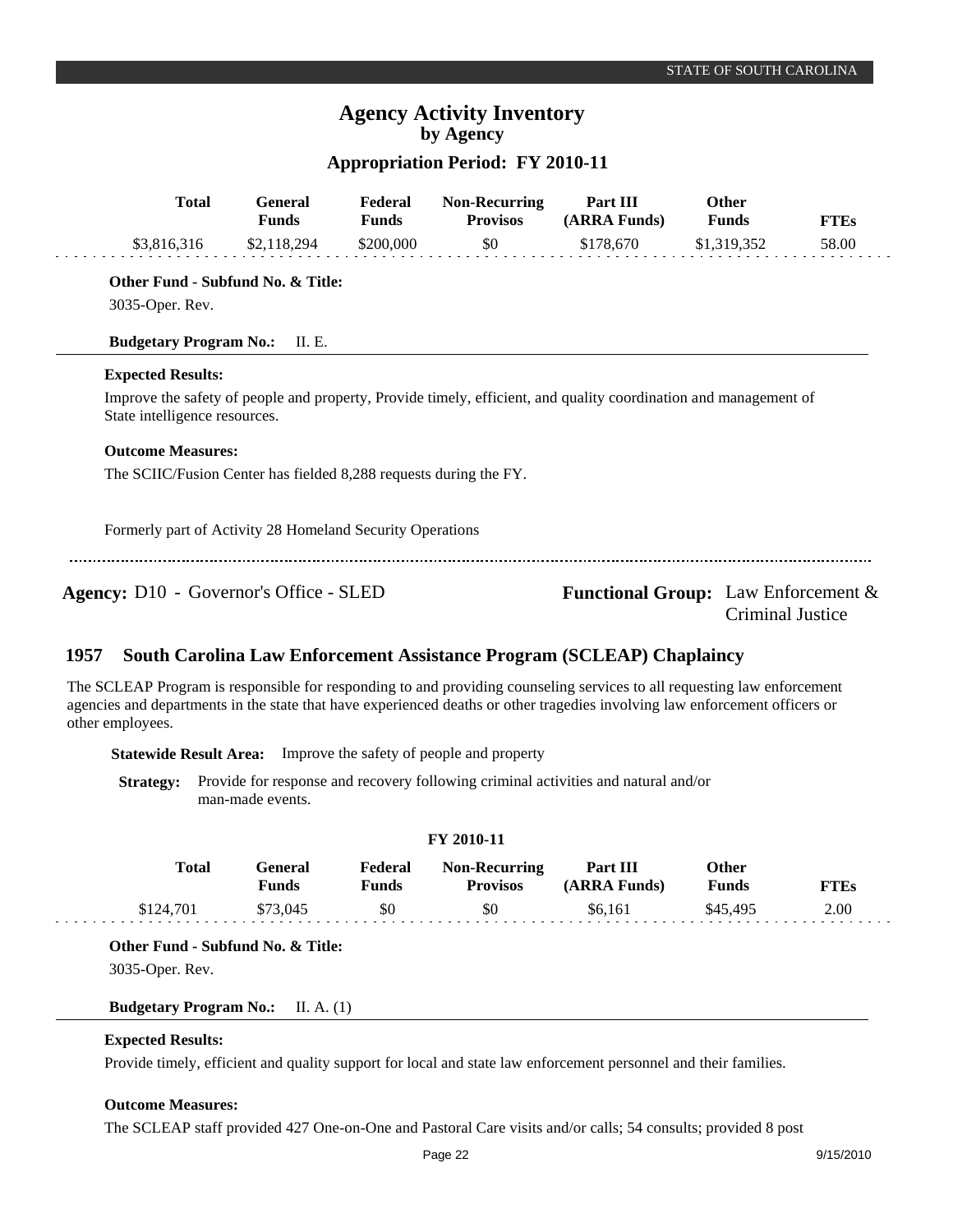# **Appropriation Period: FY 2010-11**

deployment seminars; visited and supported hundreds of employees and families; provided statewide communications (16), and training (35) as needed. SCLEAP volunteers donated 929 hours of service to Law Enforcement Officers.

Formerly part of Activity 30 Investigative Services

**Agency:** D10 - Governor's Office - SLED **Functional Group:** Law Enforcement &

Criminal Justice

#### **Bomb Squad/Weapons of Mass Destruction (WMD) Team 1958**

SC Code Section 23-3-15 (A) (8) - The SLED BombSquad/WMD Team provides a rapid response capability to potential explosive and WMD threats as well as preventive sweeps to SLED's State, Local, and Federal partners.

**Statewide Result Area:** Improve the safety of people and property

**Strategy:** Provide for response and recovery following criminal activities and natural and/or man-made events.

### **FY 2010-11**

| <b>Total</b> | General<br>Funds | Federal<br>Funds | <b>Non-Recurring</b><br><b>Provisos</b> | Part III<br>(ARRA Funds) | Other<br>Funds | FTEs |
|--------------|------------------|------------------|-----------------------------------------|--------------------------|----------------|------|
| \$698.799    | \$292,178        | \$200,000        | \$0                                     | \$24,641                 | \$181.980      | 8.00 |

**Other Fund - Subfund No. & Title:**

3035-Oper. Rev.

**Budgetary Program No.:** II. E., II. F.

### **Expected Results:**

Improve the safety of people and property. Provide timely, efficient, and quality response to local, state and federal agencies to mitigate any potential explosive or WMD threat.

### **Outcome Measures:**

From July 1, 2009 to June 30, 2010 the SLED Bomb Squad/WMD Team responded to 548 calls for assistance.

Formerly part of Activity 31 Arson/Bomb

Agency: D10 - Governor's Office - SLED **Functional Group:** Law Enforcement & Criminal Justice

#### **Special Victims Unit (SVU) 1959**

SC Code Section 23-3-15(A)(1), 23-3-65 - The Special Victims Unit (SVU) is responsible for providing investigative and technical assistance, upon request, to local, state, and federal agencies for Child Fatality investigations and Vulnerable Adults Investigations.